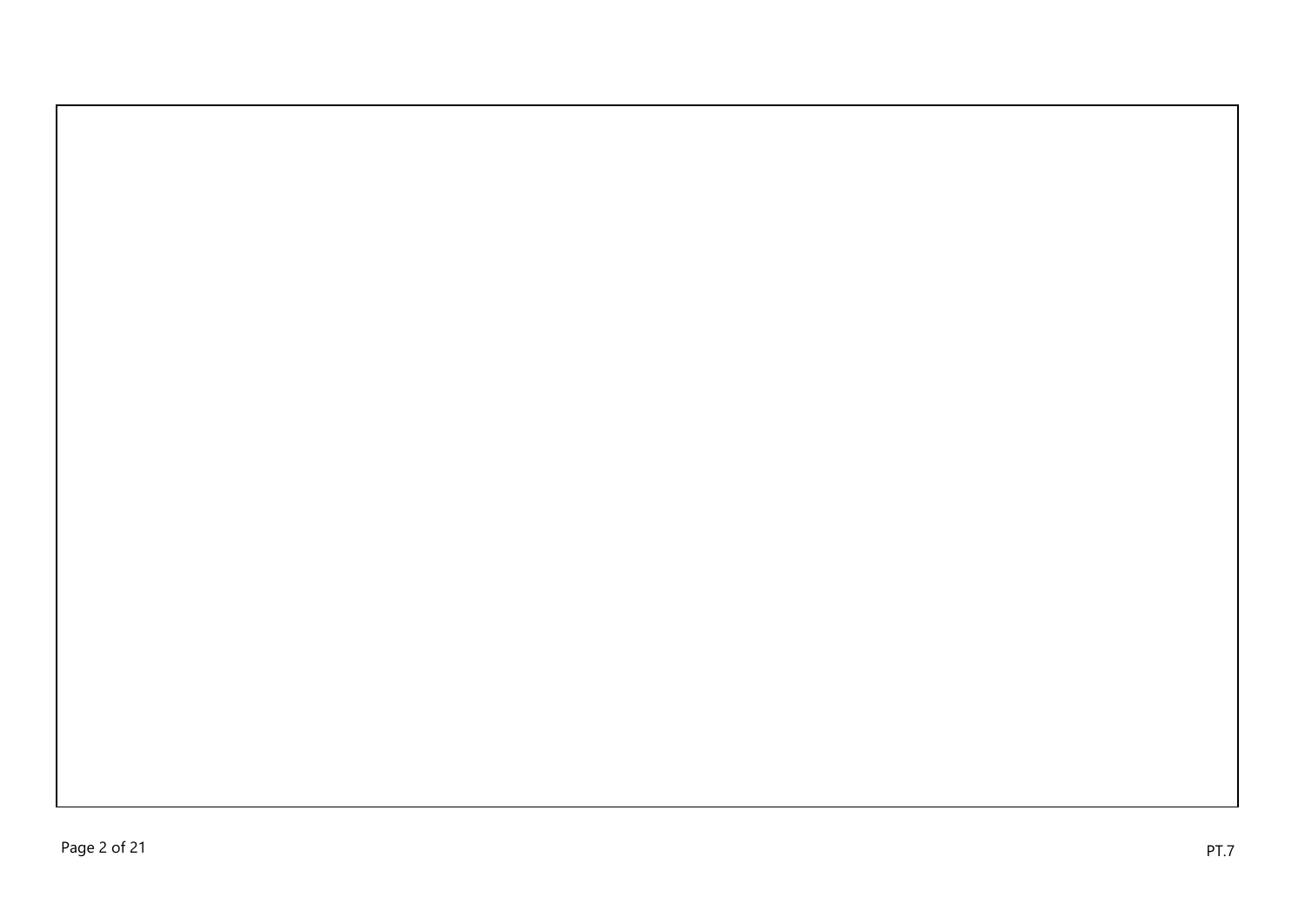| $^{\#}$       | Island        | House Name        | Name                           | Sex       | National ID | ، ه ، ره<br>مر، مر          | يترمثر                                              |
|---------------|---------------|-------------------|--------------------------------|-----------|-------------|-----------------------------|-----------------------------------------------------|
| GA. Vilingili |               |                   |                                |           |             |                             |                                                     |
|               | GA. Vilingili | Aasaam            | Mohamed Madheen Abdul<br>Samad | ${\sf M}$ | A303994     | ېژ شرچ                      | כנסנכ נגב בנספס נגב<br>כגונכת כתיית השתוני-יכת      |
| 2             | GA. Vilingili | Abuhareege        | Sanfa Didi                     | F         | A075178     | ر حەرىبە ئىچ                | سەھۇمدىد                                            |
| 3             | GA. Vilingili | Abuhareege        | Faruzana Ali                   | F         | A116728     | ر در<br>مەرىپرى             | ز دیگر میو                                          |
| 4             | GA. Vilingili | Aladhadiaage      | Sharma Naseer                  | F         | A073019     | ېر ئوتىز بەر ئە             | لفكرومج الكرسومر                                    |
| 5             | GA. Vilingili | Aladhadiaage      | Ibrahim Munaz                  | M         | A094271     | بر ئەتىر ب <sup>ە ي</sup>   | ە ھەترىرى<br>بر ھەترىرى<br>و بو و<br>تر س           |
| 6             | GA. Vilingili | Aladhadiaage      | Ilhama Moosa                   | F         | A098661     | ېر د تر د ځ                 | بروژڈ<br>دو مح                                      |
| 7             | GA. Vilingili | Aladhadiaage      | Mohamed Migdad                 | M         | A303615     | بربر ويمي                   | ورەرو دەپور<br><mark>جەم</mark> ەدىر <i>جى</i> ترىر |
| $\bf 8$       | GA. Vilingili | Alithari          | Rishfa Ibrahim                 | F         | A306865     | وكمعرضو                     | برشوش وەھمىرو                                       |
| 9             | GA. Vilingili | Alithari          | Ahmed Shaihaan Ibrahim         | ${\sf M}$ | A357153     | وكمعرضو                     | גפגב בתליל תסתקיב                                   |
| $10$          | GA. Vilingili | Alithari          | Mariyam Fazma                  | F         | A357154     | وكمعرض مبر                  | נסנס נבר                                            |
| 11            | GA. Vilingili | Aroma             | Ibrahim Shaheen                | M         | A072823     | ی می بر<br>پر بور           | رەنزىر ئىياش                                        |
| 12            | GA. Vilingili | Aroma             | Abdulla Majeed                 | M         | A306861     | ې چې په<br>مرمون            | أرة فرالله كامج مر                                  |
| 13            | GA. Vilingili | Asseyri           | Zudha Zubair                   | F         | A163146     | ارده میمر                   | CCC SOLL                                            |
| 14            | GA. Vilingili | Asseyri Aage      | Sharufeeza Ahmed               | F         | A092696     | بره عديد پر<br>مرکز شوپر پر | أشركرونج أربرونر                                    |
| 15            | GA. Vilingili | Asseyri Aage      | Ali Ahmed                      | M         | A116678     | رە » دەر                    | أتمنح أترومو                                        |
| 16            | GA. Vilingili | Asseyri Aage      | Shifaq Ahmed                   | M         | A116776     | بره عوير پر<br>مرکز شوهر پر | شورٌ تخ كەرگەر قر                                   |
| 17            | GA. Vilingili | Asseyri Aage      | Fathimath Nausheen Ahmed       | F         | A389411     | بره عوير پر<br>مرکز شوپر پر | و گروه میگر شونگر میگردند                           |
| 18            | GA. Vilingili | Athens            | Mohamed Afzam Habeeb           | ${\sf M}$ | A306763     | <sup>ى يە</sup> ھەر ھ       |                                                     |
| 19            | GA. Vilingili | Athens            | Mohamed Anoof Habeeb           | ${\sf M}$ | A399472     | <sup>ى يە</sup> ھەر ھ       |                                                     |
| 20            | GA. Vilingili | Athireege         | Naseem Ali                     | M         | A056853     | <br>  در موسور              | لترسوق أرتمي                                        |
| 21            | GA. Vilingili | Bageechaage       | Aishath Ibrahim                | F         | A302601     | <br> حو په دی               | ەرھەترىر <sup>9</sup><br>و مر د شو د<br>مر          |
| 22            | GA. Vilingili | Bageechaage       | Raisham Ibrahim                | F         | A372654     | <br>  ته په نوی             | دە ئەرد<br>ىمەيدىمى                                 |
| 23            | GA. Vilingili | <b>Beach Nest</b> | Shamveel Mohamed               | ${\sf M}$ | A092266     | پەن <sub>ە</sub> بىر مەھ    | أشور وبرەر و                                        |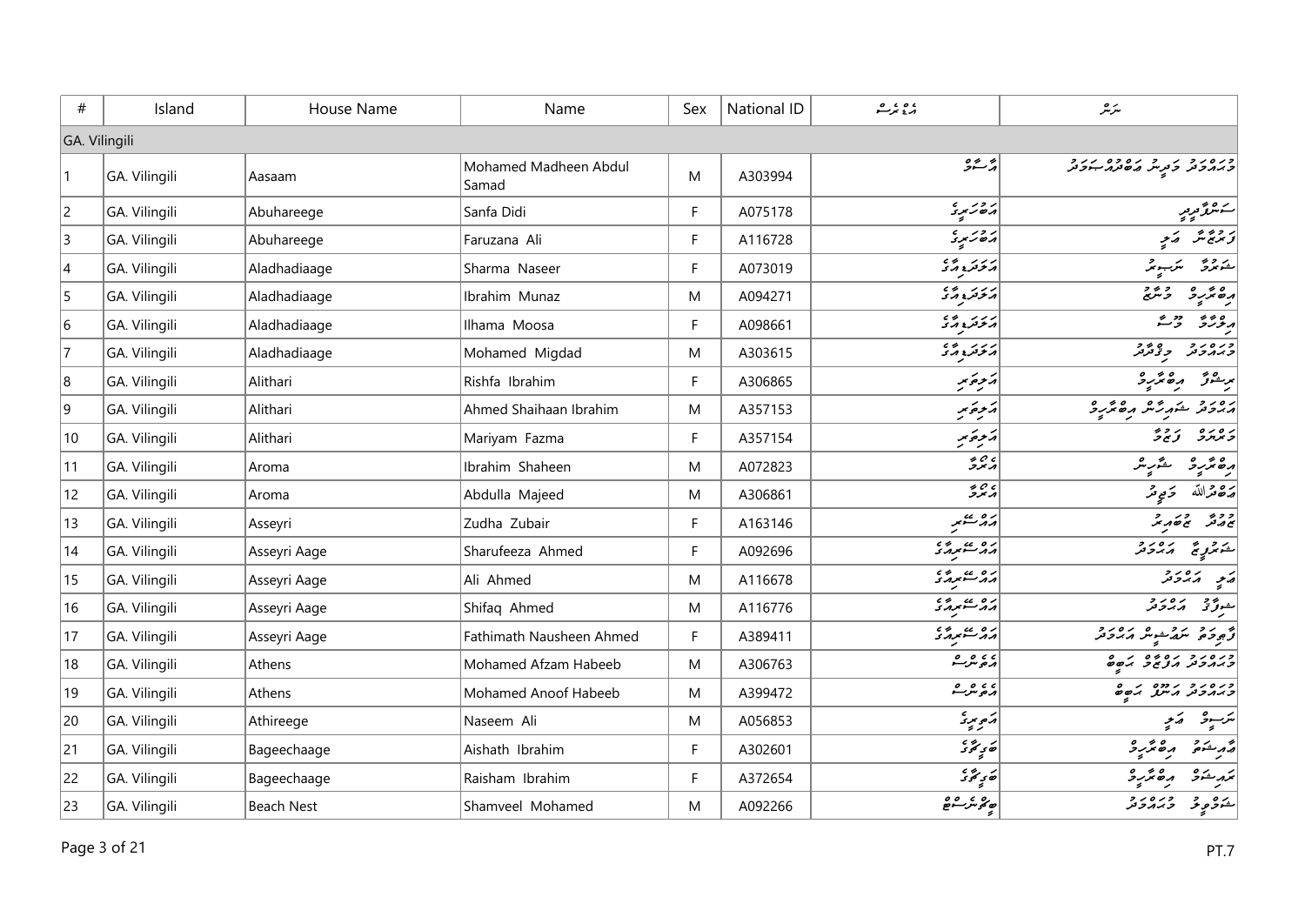| 24 | GA. Vilingili | <b>Beach Nest</b>  | Ali Virudhaan Mohamed    | M  | A357360 | پەن <sub>ە ئىر</sub> مۇ                            | أأور ويحدثه وبرورد                                    |
|----|---------------|--------------------|--------------------------|----|---------|----------------------------------------------------|-------------------------------------------------------|
| 25 | GA. Vilingili | <b>Beach Villa</b> | Izzath Thawfeeq          | F. | A072816 | په پخوبه څه                                        |                                                       |
| 26 | GA. Vilingili | <b>Beach Villa</b> | Razeena Thaufeeg         | F. | A072821 | په پخومونځه                                        | ر كىلىپىتىش تۈرگۈرى<br>تېرىپ كىشى تۈرگۈرى             |
| 27 | GA. Vilingili | Beach Villa        | Mohamed Thaufeeg         | M  | A111643 | ھەتمۇھ <sub>ە</sub> مۇ<br>ئ <sup>ە</sup>           | وره دو دو و                                           |
| 28 | GA. Vilingili | <b>Beach Villa</b> | Nuzufa Thaufeeq          | F  | A116793 | <br> چېموموگ                                       | پرېږي پرېږي                                           |
| 29 | GA. Vilingili | Beach Villa        | Khuzaima Thaufeeg        | F  | A151057 | ھەتمومۇ<br>ئ <sup>ە</sup>                          | تي مرقع مي مرقم في                                    |
| 30 | GA. Vilingili | <b>Beach Villa</b> | Asadhulla Thaufeeq       | M  | A302574 | ھەمچە <i>ھە</i> قتە                                | و سوفرالله مؤورمي                                     |
| 31 | GA. Vilingili | <b>Blue Light</b>  | Mohamed Shabuaan Shaheem | M  | A357627 | ە دور ھ                                            | ورەرو بەدەرە ئەرە                                     |
| 32 | GA. Vilingili | <b>Blue Villa</b>  | Mariyam Mahoosha Zahir   | F  | A303441 | ودو پژ                                             | ره ده دود و ځريمه                                     |
| 33 | GA. Vilingili | Boduraage          | Afraha Abdulla           | F. | A302399 | پر و پر ی<br>ن ع مر <sub>ک</sub>                   | برە يە ئەھەراللە                                      |
| 34 | GA. Vilingili | Bokarumaa Villa    | Naseema Ahmed            | F. | A039723 | پر روپه مخه د                                      | پرسوځ پره د و                                         |
| 35 | GA. Vilingili | Bokarumaa Villa    | Massood Ahmed            | M  | A048557 | در د و په وگه                                      | י סמכ זיסיקי<br>קרייניה הזיקיה                        |
| 36 | GA. Vilingili | Bokarumaa Villa    | Shimhaz Abdulla          | M  | A064403 | در د و په وگه                                      | حوثريم وكافرالله                                      |
| 37 | GA. Vilingili | Bokarumaa Villa    | Ahmed Shifaz             | M  | A114788 | در و د په د                                        | رەر ئىرتى<br>مەركىر ئىرتى                             |
| 38 | GA. Vilingili | Bokarumaa Villa    | Ibrahim Shamil           | M  | A123627 | پر روپه مخ <sub>ص</sub> و                          | رە ئۈر ئىسىمى ئى                                      |
| 39 | GA. Vilingili | Bokarumaa Villa    | Mohamed Maail Bin Masood | M  | A328005 | در ورو په تر                                       | כנים ג' כי פי פייל בי-חיבר                            |
| 40 | GA. Vilingili | Chocolate Villa    | Mohamed Niyaz Ali        | M  | A038716 | پره ء ه <sub>ع</sub> ومً                           | وبرود و سرگرمی کرم                                    |
| 41 | GA. Vilingili | Cozy Villa         | Mujeeb Anwar             | M  | A072499 | لأمج عرقحه                                         | دي ئەرەر                                              |
| 42 | GA. Vilingili | Dhethadimaage      | Nadeem Mohamed           | M  | A116876 | ه د ده د د                                         | سرمرو<br>و رە ر د<br>تر پروتر                         |
| 43 | GA. Vilingili | Dhilshaadhuge      | Waheeda Adam             | F  | A116898 | و و شگ <sup>و و ی</sup><br>ترنوشگ <sup>و</sup> تری | ر په په ده دره<br>ع                                   |
| 44 | GA. Vilingili | Dhilshaadhuge      | Aminath Anoosha Anvaru   | F  | A303399 | ا در ۱۳ ر <sup>و د و</sup> ۲                       | د در در دور در در در د                                |
| 45 | GA. Vilingili | <b>Dhoores</b>     | Faruzana Abdul Muhusin   | F  | A113712 | ود ۽ ه                                             | ر د په په ره ده ده و.<br>زېږېژننې په ه تر څروبر سونتر |
| 46 | GA. Vilingili | Dunfinige          | Mazeela Mahir            | F  | A116861 | قرىثرىرىيە                                         | دَىپِ ئۇرىز                                           |
| 47 | GA. Vilingili | Dunfinige          | Nazmeel Mohamed          | M  | A117526 | قرشر ببرء                                          | תם כנסגב                                              |
| 48 | GA. Vilingili | Edhuruge           | Guraishaa Ali            | F. | A116765 | ړ و و ړ<br>پر تر پر ي                              | ويمرك كالمح                                           |
| 49 | GA. Vilingili | Edhuruge           | Mohamed Fauzan           | M  | A302130 | ے و و ۽<br>پر تعريمي                               | ورەرو روم و                                           |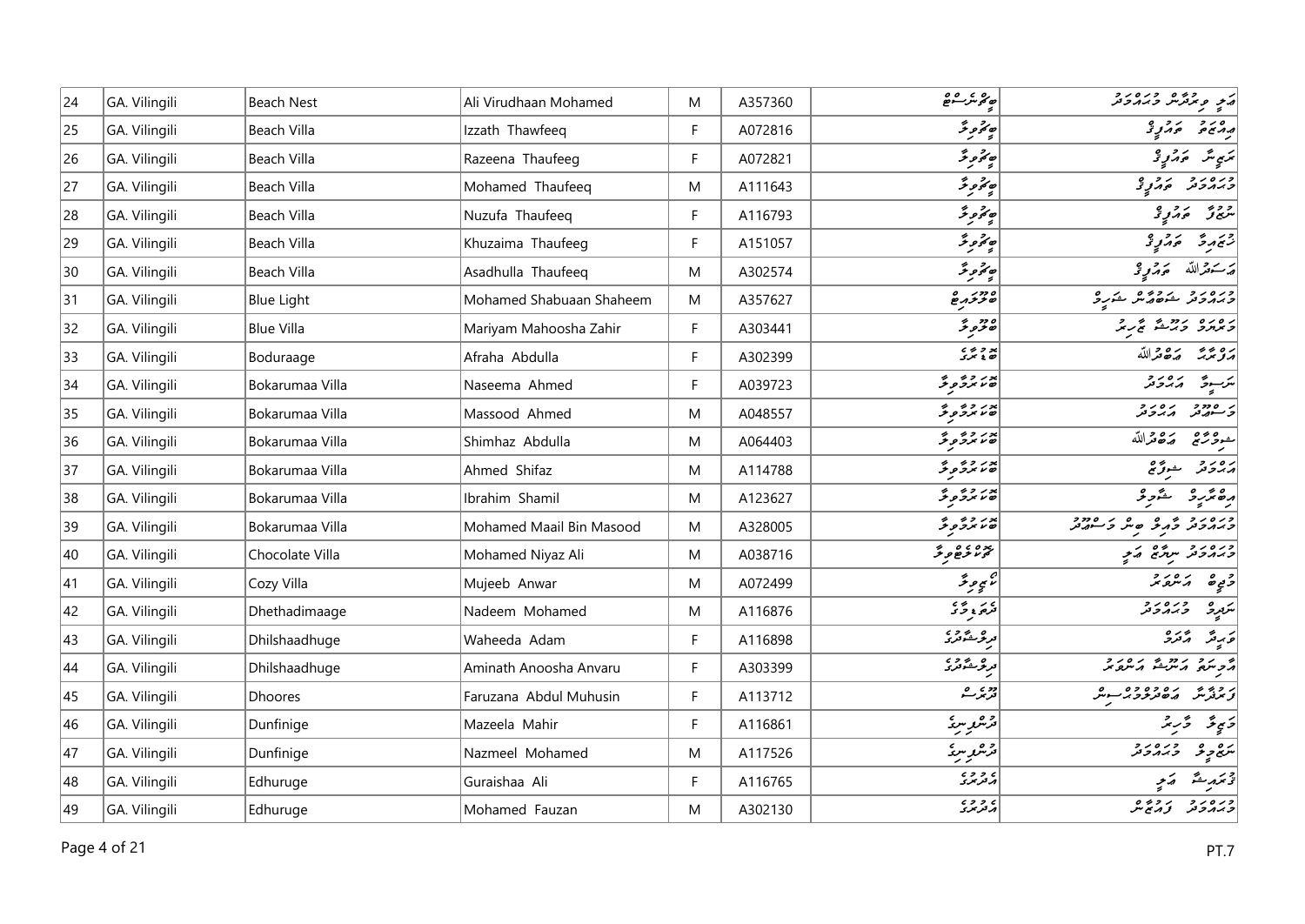| 50 | GA. Vilingili | Edhuruge        | Ali Aswaan Naseem        | M           | A349262 | ړ و و ړ<br>مرمونو                               | أە ئەس ئەس ئەسرە                       |
|----|---------------|-----------------|--------------------------|-------------|---------|-------------------------------------------------|----------------------------------------|
| 51 | GA. Vilingili | Eeraazuge       | Mukhuthaaru Hassan       | M           | A057615 | د پر پی د<br>در پر پی                           | ووە ئەسكەش                             |
| 52 | GA. Vilingili | Eeraazuge       | Fazna Hassan             | F           | A084935 | <br>  د برگان د                                 | ۇچىگە ئەسكىر                           |
| 53 | GA. Vilingili | Eeraazuge       | Maimoona Hassan          | F           | A117004 | د مرگرم د<br>د په مرگ                           | جەج ئەسكىر                             |
| 54 | GA. Vilingili | Eeraazuge       | Ahmed Muazzam            | M           | A304103 | د پر پر د<br>پر پر پی ی                         | נפנד בנפנס<br>גיבת בגמשב               |
| 55 | GA. Vilingili | Elhehishi Villa | Igmal Rashad             | M           | A035271 | ە ئەربىرە ئ <sup>ى</sup> ر                      | د ه څو کر کو د                         |
| 56 | GA. Vilingili | Elhehishi Villa | Azneen Rashad            | M           | A117026 | ې ئەربىرە ئ <sup>ۇ</sup><br>مەمرىرىيە           | كەنگە سىر كىرىشى ئىشكەتلەر             |
| 57 | GA. Vilingili | Elhehishi Villa | Afsan Rashad             | M           | A304271 | ، ئەربىرە ئ <sup>ۇ</sup>                        | رە ئەش ئەيئە                           |
| 58 | GA. Vilingili | Elhehishi Villa | Ausham Rashad            | M           | A348373 | كالمؤربره قح                                    | ر د د کار د کار کار کار کرد کر         |
| 59 | GA. Vilingili | Elhehishige     | Afraad Hassan            | M           | A077719 | ې ئەرىرى<br>مەرىرى                              | رە پەر بەسەش                           |
| 60 | GA. Vilingili | Farimaa         | Ali Areef                | M           | A111057 | ۇ برۇ                                           | أتذبح الأسيرقر                         |
| 61 | GA. Vilingili | Farimaa         | Abdulla Areef            | M           | A117127 | تزىرىچ                                          | برە دالله كەيدى                        |
| 62 | GA. Vilingili | Fathangu Villa  | Mariyam Nahaa Nizaam     | F           | A349264 | ۇ ئەسمەھ بۇ                                     | رەرە برو سرچ                           |
| 63 | GA. Vilingili | Fehivilla ge    | Fazeel Abdulla           | M           | A060310 | ې ره وی<br><u>د رو</u> وی                       | ترسوعه ضكاه تدالله                     |
| 64 | GA. Vilingili | Fehivilla ge    | Mohamed Shamshaad        | M           | A302902 | ې<br>تر <sub>مر</sub> مونځۍ                     | ورەرو دەھەر<br><i>جەم</i> ەدىر شۇرىشەر |
| 65 | GA. Vilingili | Fehivilla ge    | Hassan Hamdhaan Ahmed    | M           | A357262 | ۇروڭۇ                                           | ر ره ده وه ده د و                      |
| 66 | GA. Vilingili | Fehivina        | Ahmed Nail               | M           | A356997 | ۇروپر<br><u>سىم</u>                             | برەر ئە ئىرگ                           |
| 67 | GA. Vilingili | Finifenjanbuge  | Hussain Fayaz            | M           | A037644 | و سرگر مرگر و د ،                               | برسكهر مكر توكر شكر                    |
| 68 | GA. Vilingili | Fiyaathoshige   | Shameela Solih           | F           | A116736 | و پژ <sub>یخ مرد</sub> ً                        | أخوي بمور                              |
| 69 | GA. Vilingili | Fiyaathoshige   | Shameega Solih           | F           | A116737 | و پھر ہ<br>پر مربو                              | خودٍ مؤودٌ                             |
| 70 | GA. Vilingili | Fonimaage       | Hassan Waheed            | M           | A012482 | پر<br>تر سرچ <sub>ک</sub>                       | يزكتاش الكرياني                        |
| 71 | GA. Vilingili | Fonimaage       | Mohamed Nasih            | M           | A092297 | بر<br>تر سرچ <sub>ک</sub>                       | ورەرو شەرە                             |
| 72 | GA. Vilingili | Foreign Wind    | Fathimath Shimha Mohamed | $\mathsf F$ | A301741 | ۇ <sub>مرى</sub> ش <sub>ىر</sub> ش <sup>ە</sup> | و و د ه شودر و د و د و                 |
| 73 | GA. Vilingili | Foreign Wind    | Aishath Shuha Mohamed    | F           | A357180 | ۇ <sub>مرىتىمو</sub> تىگا                       | ه د شکوه استان و بر ۱۵ د و د           |
| 74 | GA. Vilingili | Funamaage       | Silala Saud              | F           | A079608 | و ر د ،<br>توسرچ د                              | سوڭرى سىھەتەر                          |
| 75 | GA. Vilingili | Gadhage Aage    | Faiza Adam               | F           | A052753 |                                                 | وٌ پرځ پر ژوره                         |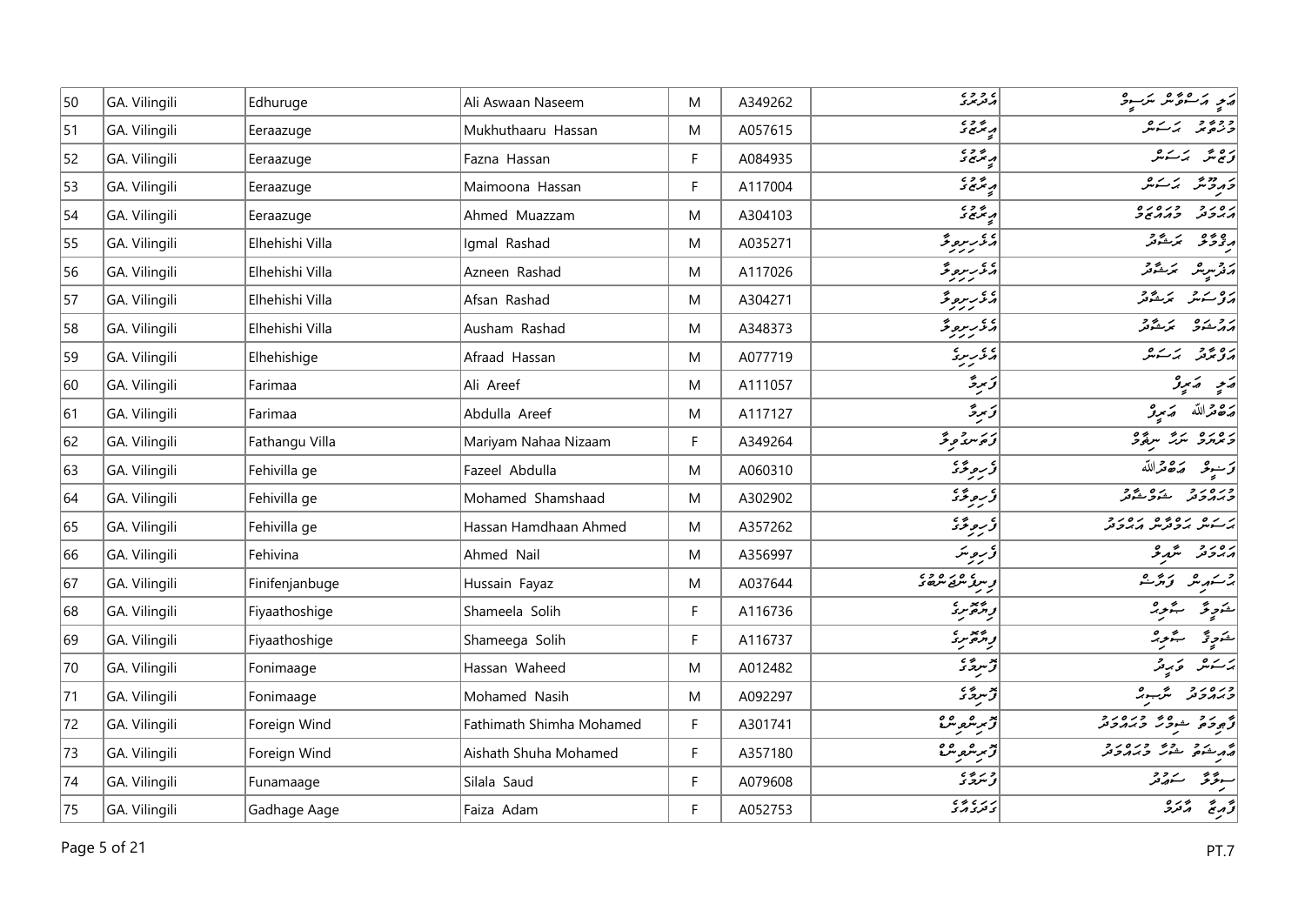| 76  | GA. Vilingili | Gasdhoshuge      | Mariyam Shaflath Hassan | F  | A357115 | ر ۔ صوبے<br>ی سستمبروی                                | رەرە بەۋرە بەت                                   |
|-----|---------------|------------------|-------------------------|----|---------|-------------------------------------------------------|--------------------------------------------------|
| 77  | GA. Vilingili | Gasdhoshuge      | Ahmed Ashraf Hassan     | M  | A388967 | ر ره پر و ،<br>کی سنگونوی                             | رەرد رەپرە رىك                                   |
| 78  | GA. Vilingili | Golden House     | Mohamed Naseer          | M  | A116944 | ە مەمەر مەر مەر<br>ج                                  | ورەرو شبىر                                       |
| 79  | GA. Vilingili | Golden House     | Tholiba Naseer          | F  | A116979 | ە ە رە روپە<br>ئەمەندىن مەر                           | جُرْحَ<br>ىئرىب تر                               |
| 80  | GA. Vilingili | Golden House     | Tholiha Naseer          | F  | A304115 | ە ە رە روپە<br>ئەمەندىن مەر                           | ۇرۇ سەببە                                        |
| 81  | GA. Vilingili | Golden House     | Fathmath Jalala Naseer  | F  | A304117 | ە ە رەر دە<br>ئەمەنە مەركەت                           | ۇۋە قۇۋ ئىب                                      |
| 82  | GA. Vilingili | Golden House     | Jalaal Naseer           | M  | A345616 | ە دىر دىر دەر<br>ئىسى ئىرىركەت                        | د پوه په پېړۍ لري.                               |
| 83  | GA. Vilingili | Golden House     | Fathimath Shasha Ahmed  | F  | A346087 | ە دېر دېر د ه<br>د نوع مرد پر                         | ۇيوۋە شىش كەرد                                   |
| 84  | GA. Vilingili | Greenge          | Sirwan Mohamed          | M  | A113716 | وبرعر                                                 | سوره وره دو<br>سوپروس وبرمارو                    |
| 85  | GA. Vilingili | Greenge          | Siwad Mohamed           | M  | A116920 | و برمری                                               | و ره ر و<br><i>د ب</i> رگرفر<br>سەرۇ تىر         |
| 86  | GA. Vilingili | Gulbakaa Villa   | Shadiya Rasheed         | F. | A116965 | وە رەپە<br>ئەخر <i>ە ئا</i> رى                        | مشوردگر<br>کرشہ تر<br>سر                         |
| 87  | GA. Vilingili | Gulbakaa Villa   | Ahmed Rasheed           | M  | A304052 | دەر» ۋ                                                | رەر <i>ەستىرى</i><br>مەركىر كەشىمى               |
| 88  | GA. Vilingili | Gulchanpaage     | Mohamed Hassan          | M  | A072746 | و ہے پر ہ و » ،<br>ترمیم سمل ی                        | ورەرو پەسكىر                                     |
| 89  | GA. Vilingili | Gulchanpaage     | Aishath Hassan          | F  | A116799 | و ه بر ه و » ،<br>د نوکه سرو د                        | ۇرىشقى ئەسكىر                                    |
| 90  | GA. Vilingili | Guleynooranmaage | Aishath Habeeba         | F. | A081366 | وړ، دو ر ۵ پر ،<br>ۍ مرس <i>مرد</i> ی                 | أمار ويداري                                      |
| 91  | GA. Vilingili | Guleynooranmaage | Mariyam Shakeeba        | F  | A113687 | وړ دور ه د  ،<br>د <del>و</del> سربرسر <del>د</del> د | ر ه ر ه<br><del>د</del> بربرگر<br>شەرە ئە        |
| 92  | GA. Vilingili | Guleynooranmaage | Fathimath Sharuveena    | F. | A116773 | وړ، دو ر ه ځ ،<br>د نوسرپوسرو د                       | شەمرە بىگر<br>و مر د<br>تر مور می                |
| 93  | GA. Vilingili | Guleynooranmaage | Hawwa Faiza             | F. | A116774 | وړ، دو ر ه ځ ،<br>د نوسرپوسرو د                       | برەپچ<br>ترٌ مريحٌ                               |
| 94  | GA. Vilingili | Guleynooranmaage | Fathmath Shazuleena     | F. | A302407 | وړ، دو ر ه ځ ،<br>د نوسربرسرو د                       | ے کے مح <sub>ر</sub> مگر<br>ۇ ب <sub>و</sub> ر د |
| 95  | GA. Vilingili | Guleynooranmaage | Mohamed Shahim Shiyam   | M  | A327020 | وړ دو ر ه و ،<br>د <del>و</del> سربرسر <del>و</del> د | ورەر د شرو شەرى                                  |
| 96  | GA. Vilingili | Guleynooranmaage | Aishath Shaurin         | F  | A377841 | و در و ده و د و<br>د موسرپرسرچر د                     | گەرشۇم شۇرگىرىگر                                 |
| 97  | GA. Vilingili | Gulfaamuge       | Shadeeda Ibrahim        | F. | A104947 | وه پوو ،<br>د نوتو تر د                               | ەھ تررۈ<br>شەَ تېرىتگر                           |
| 98  | GA. Vilingili | Gulfaamuge       | Shazeel Ibrahim         | M  | A117071 | د ه و د د ،<br>د ترتر تر د                            | برە ئۆرۈ<br>شەيچ پى                              |
| 99  | GA. Vilingili | Gulfaamuge       | Fathmath Shazeela       | F  | A303633 | د ه و و ،<br>د ترتو تر د                              | و بر د<br>اگرېږ ده<br>شَ پچ گ                    |
| 100 | GA. Vilingili | Gulzaaruge       | Ahmed Didi              | M  | A034353 | د ه ه و د<br>د نومځ مرد                               | ر صد و<br> پرچر تورمو                            |
| 101 | GA. Vilingili | Gulzaaruge       | Naseema Ahmed           | F. | A116910 | و ه پر و ۽<br>ي ڪريج مري                              | ترسوی بره رو<br>سرسوی ایربرو تر                  |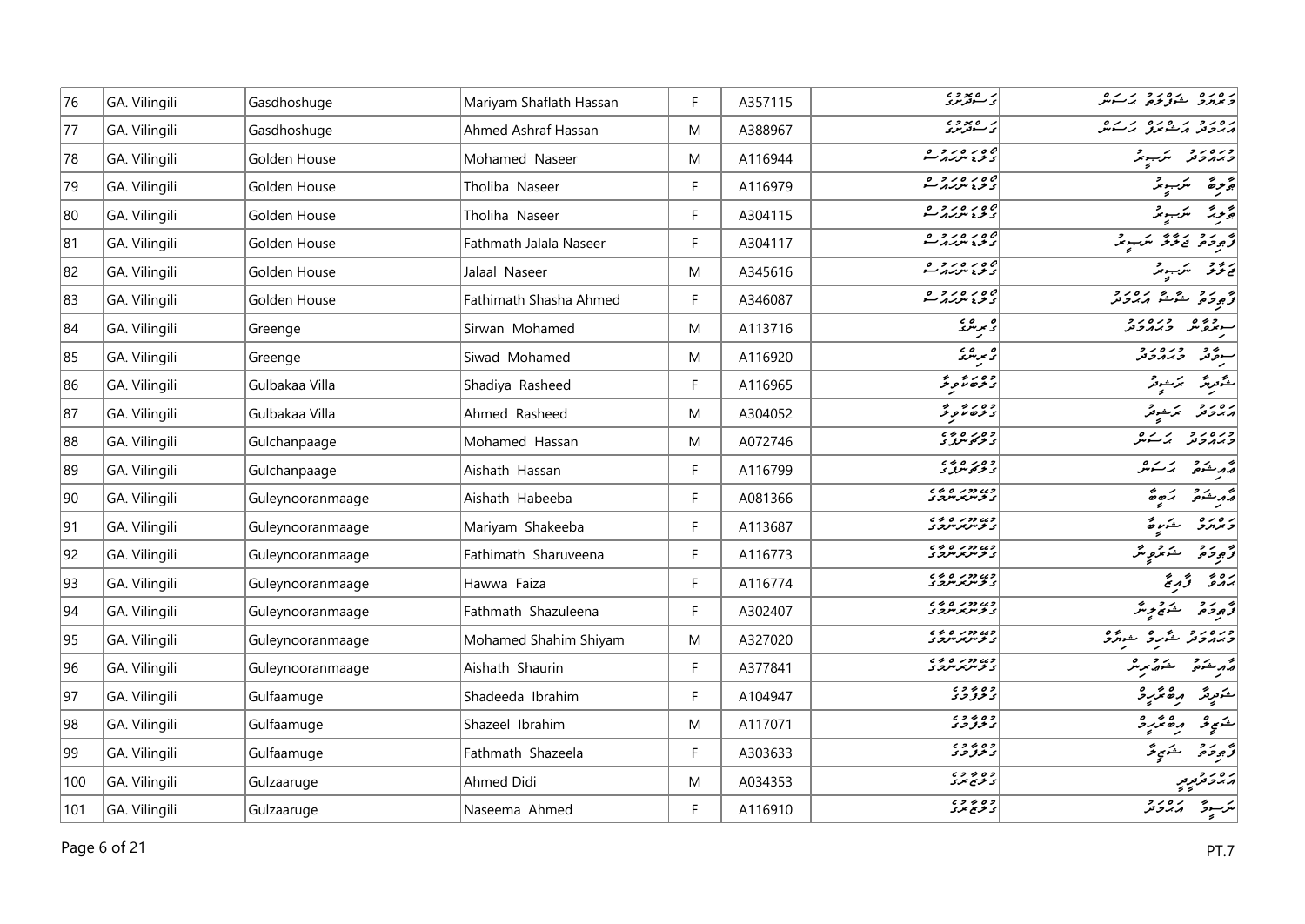| 102 | GA. Vilingili | Gulzaaruge       | Saniya Ahmed Didi          | F           | A116911 | ا و ه پر و ء<br>ا د نومځ مور   | گەس كەرگەر ئەربىر<br>كەنبەر كەرگەر ئەر |
|-----|---------------|------------------|----------------------------|-------------|---------|--------------------------------|----------------------------------------|
| 103 | GA. Vilingili | Gulzaaruge       | Shaukath Ahmed Didi        | M           | A155457 | و ه پر و ء<br>د نومځ مرد       |                                        |
| 104 | GA. Vilingili | Hadhividhaage    | Shahuzeena Ashfaq          | F           | A072826 | ر<br>روپوترز                   |                                        |
| 105 | GA. Vilingili | Hadhividhaage    | Sharoosha Ashfaq           | F           | A116949 | که توجه توجه<br>  سر مرسم توجه | شەمرىش كەشقۇق                          |
| 106 | GA. Vilingili | Hadhividhaage    | Aishath Sharmeena Ashfaq   | F           | A117009 | که توجه توجه<br>  سراسر مرکزی  | ر<br>مگر شكور شكرد بگر مكشور د         |
| 107 | GA. Vilingili | Hadhividhaage    | Shaheena Asfaaq            | F           | A146366 | ر<br>ترتوج ترد                 | شەرىتر كەسىۋى                          |
| 108 | GA. Vilingili | Hadhividhaage    | Fathmath Zaheera           | F           | A146419 | ر<br>ترتوجوتری                 | قەد ئەرقىيە                            |
| 109 | GA. Vilingili | Hadhividhaage    | Shazlee Asfaq              | F           | A303922 | ر<br>تر در جو دگری<br>مصرف     | شورم پر معدد                           |
| 110 | GA. Vilingili | Hadhividhaage    | Sharuqeel Ashfaq           | M           | A303927 | ر<br>رکوروتری                  | شەھرىي ھەر ئەھرى                       |
| 111 | GA. Vilingili | Hadhividhaage    | Fathimath Shauzan Ashfaq   | F           | A350345 | ر<br>دىرى <sub>ر</sub> ىژى     | ۇپروتۇ سىمەترىش كەشتۇرى                |
| 112 | GA. Vilingili | Hadhividhaage    | Aminath Saima Ashfag       | F           | A350346 | ر<br>د تر و تر د               | הכתב בתל הבתי                          |
| 113 | GA. Vilingili | Handhuvarudheyge | Ahmed Firash               | M           | A072192 | ر سرور وړ، ،<br>د سرجرو بوجری  | برەرد پەرھ                             |
| 114 | GA. Vilingili | Happy Life       | Shifaza Hussain            | $\mathsf F$ | A117055 | ر<br>ر <sub>نجو</sub> خرمر ژ   | الموقع بركتهريش                        |
| 115 | GA. Vilingili | Happy Life       | Fathimath Shahaama Hussain | F           | A304760 | <sup>ى</sup> بو خەر ۋ          | و و در در در در م                      |
| 116 | GA. Vilingili | Hiffaseyhage     | Ibrahim Jameel             | M           | A072809 | ە ئەر يەر ي<br>بەھ تۇ سىنەر ي  | رە ئرىر ئىچى                           |
| 117 | GA. Vilingili | Hiyaleege        | Thaalooth Rasheed          | M           | A104188 | رېز پوت <sup>ې</sup>           | پروو کرشونر<br>جو کر کرشونر            |
| 118 | GA. Vilingili | Hudhuvilla ge    | Aishath Thibuna Ibrahim    | F           | A389409 | ر د تره د می                   | ړ.<br>په شوې وېش رې نړ                 |
| 119 | GA. Vilingili | Husnuheenaage    | Mohamed Rafeeq             | M           | A011458 | 2 مىش <i>رى</i> دىگەنگە        | ورەرو پرَ پِ                           |
| 120 | GA. Vilingili | Husnuheenaage    | Aishath Maaisha            | F           | A116816 | 2 مەيرى <i>ر بىرى</i>          | وأرشكم وأريثه                          |
| 121 | GA. Vilingili | Husnuheenaage    | Ahmed Najah Rafeeq         | M           | A123125 | <i>ر م</i> مرگزیدگر<br>م       | رور و روم پروم                         |
| 122 | GA. Vilingili | Husnuheenaage    | Azzam Rafeeg               | M           | A302548 | 2 مەيرىر بىرى<br>مەسىر         | رەپە ترې                               |
| 123 | GA. Vilingili | Irumathee Aage   | Mohamed Ahmed              | M           | A089737 | ק בק בי<br>ק בק בי             | כנסנכ נסנכ<br>כגמכנ <sub>י</sub> מגבנ  |
| 124 | GA. Vilingili | Irumathee Aage   | Samir Ahmed                | M           | A117018 | د برځ په دي<br>ر               | گريز كەردىر                            |
| 125 | GA. Vilingili | Irumathee Manzil | Mariyam Harish             | F           | A117017 | ریز دو د شرو د                 | ويوره يجبرك                            |
| 126 | GA. Vilingili | Irumatheege      | Ibrahim Hushaam            | M           | A342103 | ېر بر دې<br>بر بر د نو         | رە ئرىرو برخو                          |
| 127 | GA. Vilingili | Jaburoazuge      | Fathimath Habeeb           | F           | A303002 | ر و ه و و و<br>ای ه مربح د     | توجو حقائق المنافية المنتصر            |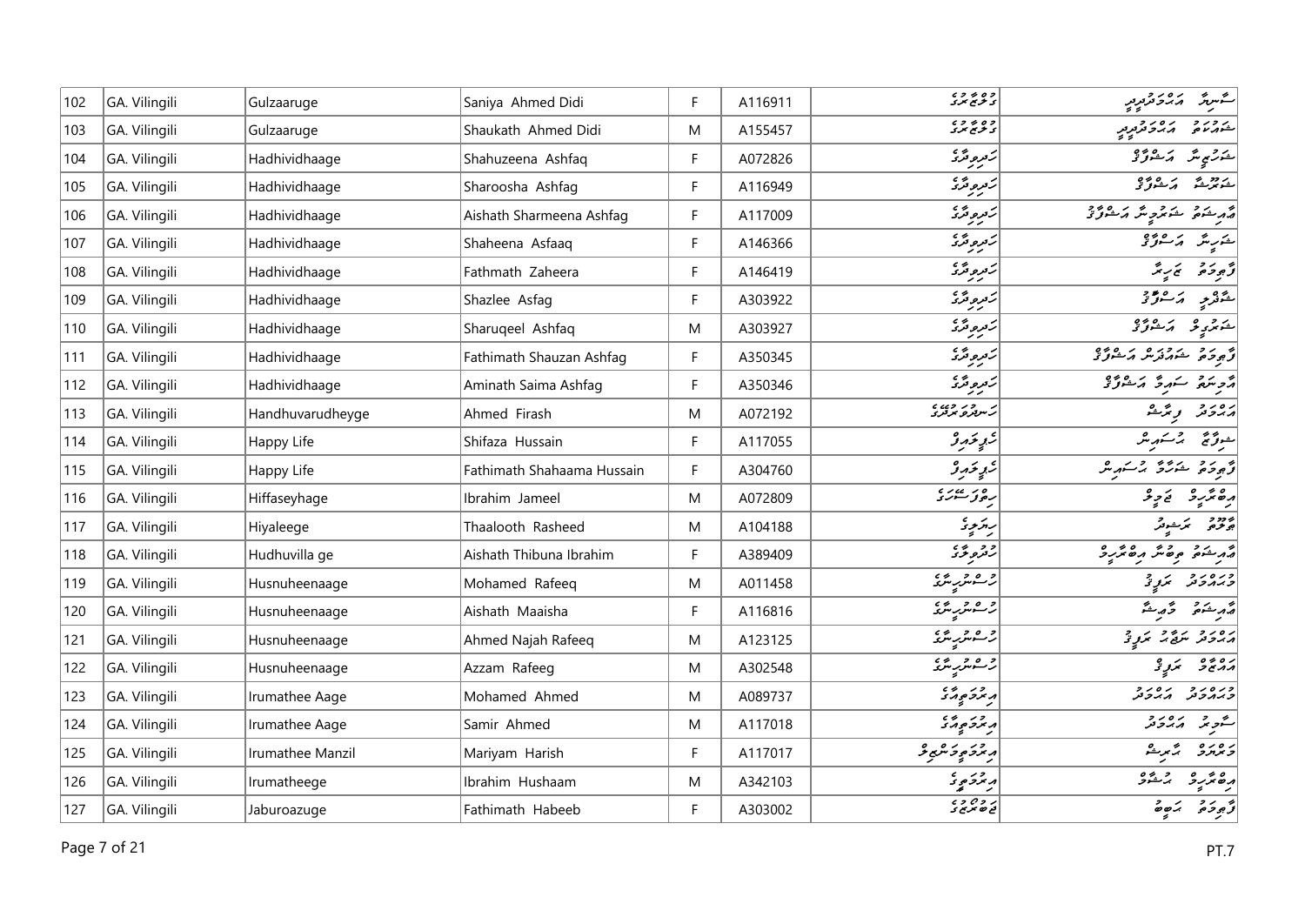| 128 | GA. Vilingili | Jangalee Aabaadhu | Wadheefa Ahmed           | F  | A306827 | <br>  نے مر <sub>کد ک</sub> و پر گھ تر | كورو كالمرور                                         |
|-----|---------------|-------------------|--------------------------|----|---------|----------------------------------------|------------------------------------------------------|
| 129 | GA. Vilingili | Jooliatge         | Mariyam Rasheeda         | F  | A113027 | وو پر ۱۵ ء<br>  فع مورد ۱۵ ء           | رەرە بر <sub>ىشون</sub> گر                           |
| 130 | GA. Vilingili | Jooliatge         | Musthafa Rasheed         | M  | A120299 | فتحر بر ه ع<br>  فتحر بر ه ع           | وجورة كرجور                                          |
| 131 | GA. Vilingili | Jooliatge         | Ismail Rasheed           | M  | A132835 | ود بره ء<br>محمد من                    | ر جۇرگى كەشىر                                        |
| 132 | GA. Vilingili | Jooliatge         | Seena Rasheed            | F  | A147338 | ود بره ء<br>  في مركز هو ي             | سېنگر گرې <u>د</u> وگر                               |
| 133 | GA. Vilingili | Jooliatge         | Fathmath Lathfiyya       | F  | A226659 | دد بره ،<br>  فخ محر پر ه ی            | توجدة بالمحود والمحمد                                |
| 134 | GA. Vilingili | Jooliatge         | Latheefa Ali             | F  | A303559 | دد بره د<br>محرد ه د                   | تزېږ تړنې                                            |
| 135 | GA. Vilingili | Jooliatge         | Mohamed Afsah            | M  | A303571 | ود بره ء<br>محمد جو پر                 | כנסנכ נסגב                                           |
| 136 | GA. Vilingili | Jooliatge         | Ishaaq Rasheed           | M  | A303574 | وو پر 2 ء<br>  في مر پر 2 د            | أور سورج في محر شوقر                                 |
| 137 | GA. Vilingili | Jooliatge         | Ahmed Ahsaam             | M  | A303577 | وو پر 2 ء<br>  في مر پر 2 د            | رەرد رەپ                                             |
| 138 | GA. Vilingili | Kaneerumaage      | Mohamed Mushab Zubair    | M  | A328420 | ئەسپرىرى                               |                                                      |
| 139 | GA. Vilingili | Kaneerumaage      | Ahmed Mugsith Zubair     | M  | A328530 | ئەس <sup>ىرى ج</sup>                   | גם גב ביצ <del>י הם</del> השתיב                      |
| 140 | GA. Vilingili | Kashmeeru Vaadhee | Shimhaz Abdul Gayyoom    | M  | A032544 | ئەشقىر بىرەڭ بېر                       | 0 מי 0 ג 0 ג 0 ג 0 מי 0<br>היי כל גם גם ג ג ג ה      |
| 141 | GA. Vilingili | Kashmeeru Vaadhee | Zihunee Abdul Gayyoom    | M  | A092096 | ئەشقىر برۇ تېر                         | ز میں دو وہ محمدہ دوہ<br>افریکسی مصافر محمد محمد     |
| 142 | GA. Vilingili | Kashmeeru Vaadhee | Fathimath Abdul Gayyoom  | F. | A304140 | ئەشقىر برۇ تېر                         | ם גל גם בסגסמם<br>צףכת גםעי <i>ב</i> דגיגל           |
| 143 | GA. Vilingili | Kashmeeru Vaadhee | Farahath Abdul Gayyoom   | F  | A304143 | يَدَ شَعْرٍ مِرْءٌ مَدِ                | ر ر ر د د د ده ده ده ده<br>ز بربره د مان تورمز د ارد |
| 144 | GA. Vilingili | Kashmeeru Vaadhee | Fakhama Abdul Gayyoom    | F  | A357181 | ئەشھۇ ئىرقە تېر                        | ۇ 33<br>ر ۵ ۵ و ۵ و و ۵<br>هر هو بخر هر حر حر        |
| 145 | GA. Vilingili | Kelaage           | Aminath Shaadhin Ali     | F  | A357273 | ى بەي<br>مامۇي                         | ومحافظ المتقرير وكمع                                 |
| 146 | GA. Vilingili | Kelaamaage        | Shirmeela Hassan         | F  | A149261 | ء پیچ ۽<br> ما مگر پن                  | جوړې تر کرکړي.<br>مرکز                               |
| 147 | GA. Vilingili | Kelaamaage        | Razee Hassan             | M  | A303520 | ء پیچ ۽<br> ما مگر پن                  | ېژىنو ئەس <i>تەنگ</i> ە                              |
| 148 | GA. Vilingili | Kelaamaage        | Aminath Shaana           | F  | A340726 | ، پور<br>ما موری                       | ۇ ئەسكە ئەسىر                                        |
| 149 | GA. Vilingili | Kelaamaage        | Mohamed Musheer          | M  | A346685 | ى ئۆتە ي<br>مەنترىخو ت                 | ورەرو وجو                                            |
| 150 | GA. Vilingili | Kozee Corner      | Fareeda Ali Thakurufaanu | F  | A302103 | مې موسم متر پر<br>م                    | ۇيدىگە مەچەرىمىتى ئىگە                               |
| 151 | GA. Vilingili | Kudhiraiymaage    | Aishath Rasheeda         | F  | A064267 | د بره و ،<br>مورگوری                   | مەر ئىكى ئىم ئىس ئىگە                                |
| 152 | GA. Vilingili | Kudhiraiymaage    | Mohamed Zabir            | M  | A302847 | د پره وي                               |                                                      |
| 153 | GA. Vilingili | Kulhlhavahge      | Abdulla Saeed            | M  | A001733 | وه ر ر ه ،<br>ما پر نوار د             | مَدْهُ مَّرَاللَّهُ سَوَمِدْ                         |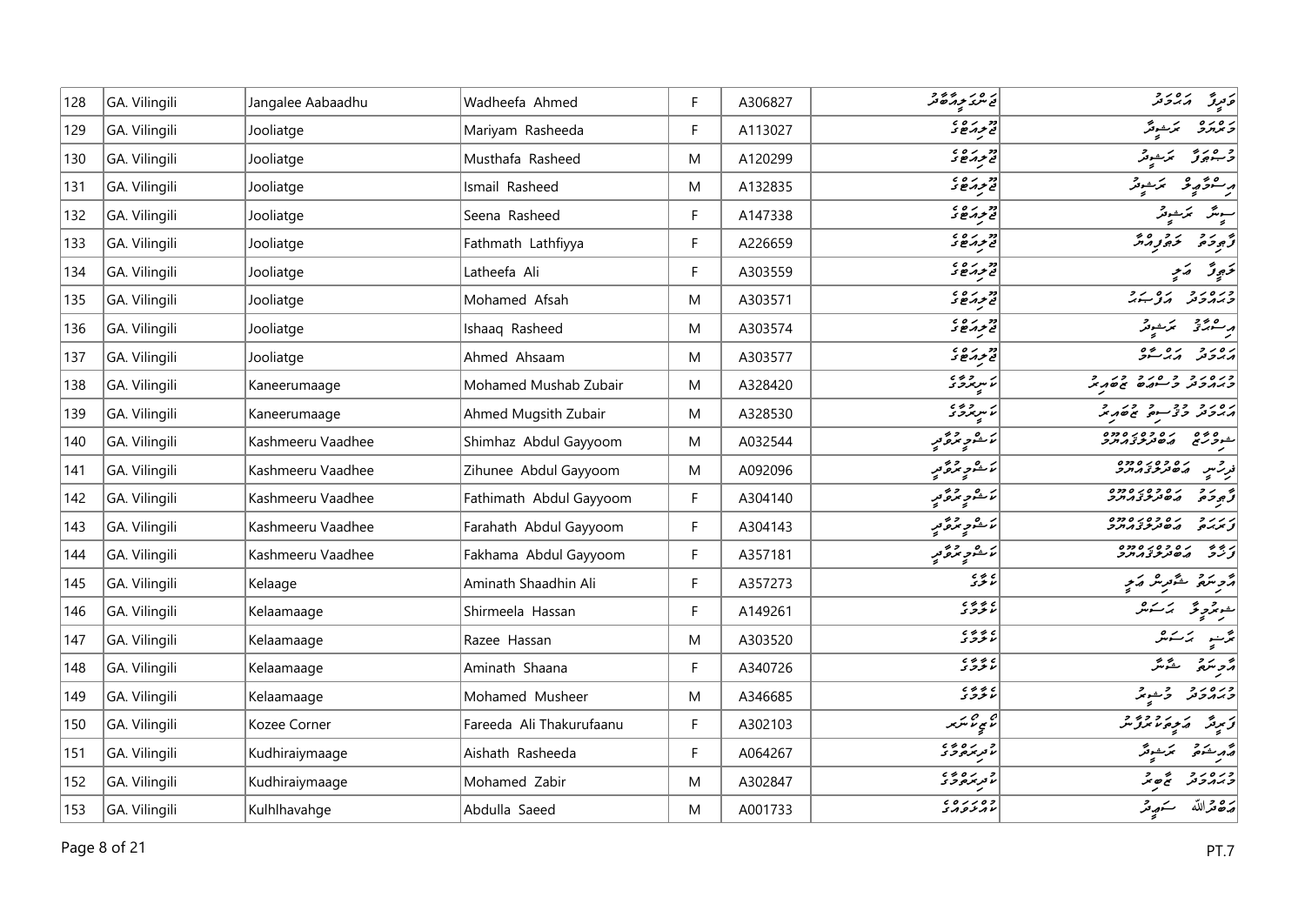| 154 | GA. Vilingili | Lifadhoo      | Mashitha Latheef         | F  | A112083 | عرود                       | ۇ جەنبە ئەرەقى<br>مەسىرە ئىسىمى              |
|-----|---------------|---------------|--------------------------|----|---------|----------------------------|----------------------------------------------|
| 155 | GA. Vilingili | Lifadhoo      | Shaheeba Farooq          | F. | A143004 | جوتوفر                     | دره ودد.<br>شرحه ومرد                        |
| 156 | GA. Vilingili | Lifadhoo      | Ismail Latheef           | M  | A304167 | عروجو                      | وحدود دود                                    |
| 157 | GA. Vilingili | Lifadhoo      | Ahmed Sumaan Rafeeq      | M  | A304178 | عرقرقر                     | رەرد دەرد تەرىپى<br>مەددىر سۇڭىر مەرى        |
| 158 | GA. Vilingili | Lifadhoo      | Aishath Suma Rafeeq      | F  | A357062 | عرقرقش                     | ۇرمۇم سۇ ئرې                                 |
| 159 | GA. Vilingili | Lifadhoo      | Sofwathulla Saud         | M  | A374147 | عرقرقر                     | بة وبرة الله من مروح                         |
| 160 | GA. Vilingili | Maakoani      | Ahmed Anees              | M  | A117517 | و پە<br>ج                  | پرورو کمپرے                                  |
| 161 | GA. Vilingili | Maakoani      | Izhan Mohamed            | M  | A301902 | وتنمبر                     | הגלית בגבבת                                  |
| 162 | GA. Vilingili | Maakoani      | Khaalisa Anees           | F  | A301905 | و پر<br>د تا سر            | ڏوِٽ پَسِٿ                                   |
| 163 | GA. Vilingili | Mariyaazuge   | Hussain Makhuthoom       | M  | A302728 | ر<br>5 مرمر <sup>ی</sup> د | - مسكور كوروم.<br>مسكور كرمان                |
| 164 | GA. Vilingili | Mariyaazuge   | Fathimath Iman Ismail    | F. | A376098 | ر سرگرم د<br>د سرگرم د     | و و د و مرد شر مر شو د و                     |
| 165 | GA. Vilingili | Meyga         | Moosa Majeed             | M  | A043840 | حرمر                       | ده شه په کالمحمد تر د                        |
| 166 | GA. Vilingili | Meyga         | Moomina Hassan           | F  | A066051 | چرم                        | ووير بركند                                   |
| 167 | GA. Vilingili | Meyga         | Majida Majeed            | F  | A079992 | حرمى                       |                                              |
| 168 | GA. Vilingili | Meyga         | Muhaimin Majeed          | M  | A150644 | چرم                        | وزروير كهدر                                  |
| 169 | GA. Vilingili | Meyga         | Abdul Moomin Majeed      | M  | A153212 | حرمر                       |                                              |
| 170 | GA. Vilingili | Meyga         | Mujaahid Majeed          | M  | A306886 | چرم                        | وفرگر دي گر<br>دفرگر دي گر<br>فرگر شو چر     |
| 171 | GA. Vilingili | Meyga         | Aishath Shaaly Solaah    | F  | A340422 | چرم                        |                                              |
| 172 | GA. Vilingili | Midnight Sun  | Ahmed Zaudh Zaki         | M  | A389033 | ج ؟ سَرَمٍ عَاسَسْ         | - 222 - 222 - 24                             |
| 173 | GA. Vilingili | Miuzikee Aage | Ali Maadhih Abdul Kareem | M  | A341431 | د د ترې په د د<br>ر        | ر و در دور دور و در د                        |
| 174 | GA. Vilingili | Miuzikeege    | Ahmed Zahir              | M  | A113026 | כומ<br>הממשי               | رەرو ئەرىر                                   |
| 175 | GA. Vilingili | Miuzikeege    | Hassan Amir              | M  | A117121 |                            | يرك مداخر وتحرجر                             |
| 176 | GA. Vilingili | Miuzikeege    | Mohamed Nazmeel          | M  | A117544 | وړېږي<br>ر                 | ورەرو شەروگ                                  |
| 177 | GA. Vilingili | Miuzikeege    | Anoosha Ahmed            | F  | A350218 | حەدثى بىرى<br>ب            | پر دون په کرد ور                             |
| 178 | GA. Vilingili | Musthareege   | Mariyam Shihab           | F  | A081968 | اتر صدر<br> تر سهوسپری     | رەرە شەرە<br>جىرىرى شەرە                     |
| 179 | GA. Vilingili | Musthareege   | Mohamed Shihab           | M  | A082332 | د صمر مر <sub>و</sub>      | وره رو در شور<br><i>وبرو</i> تر شو <i>ره</i> |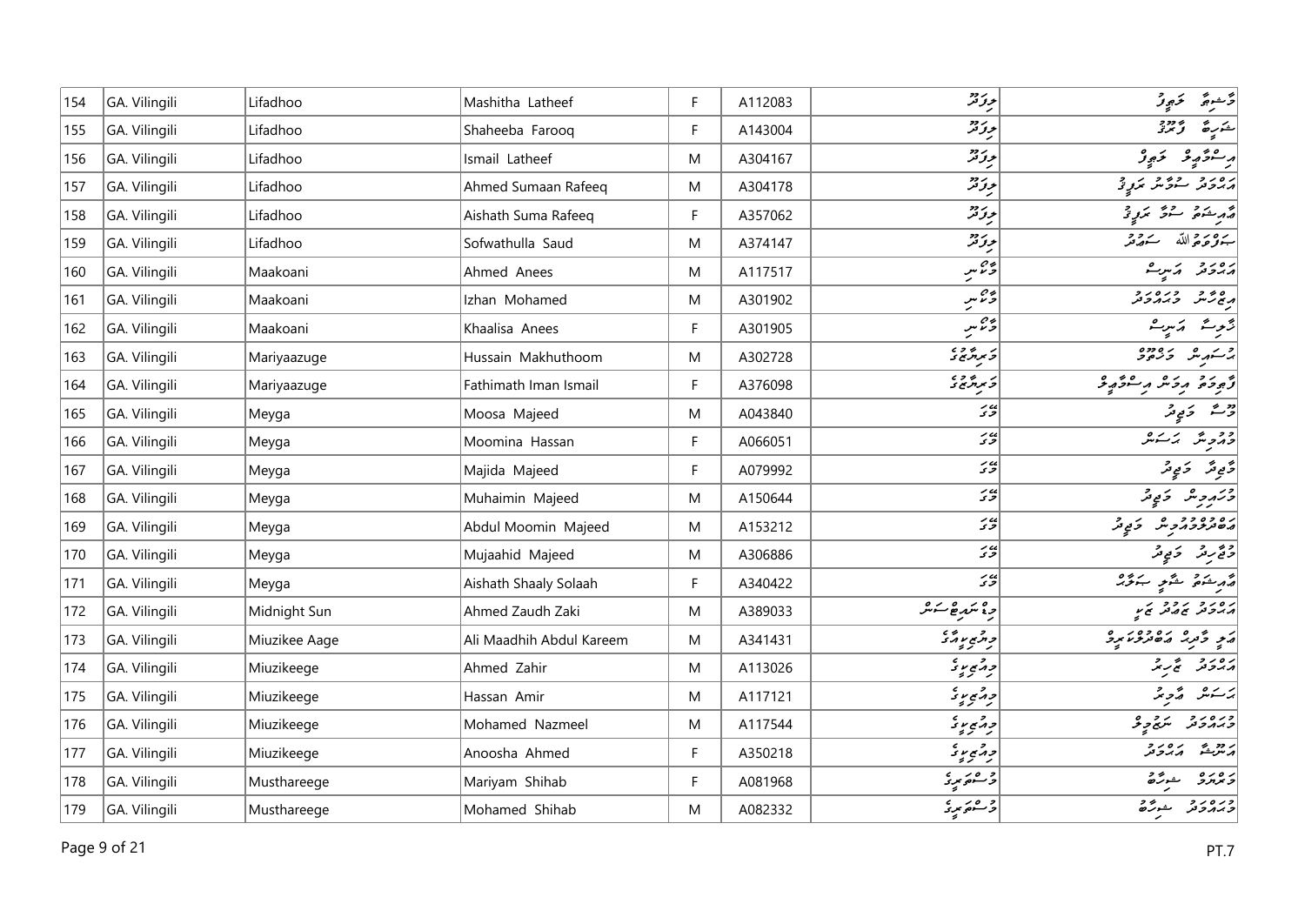| 180 | GA. Vilingili | Musthareege    | Aminath Shihab          | F           | A116802 | ژ مصر سر م<br>  ژ مشخص سر پر             |                                                                      |
|-----|---------------|----------------|-------------------------|-------------|---------|------------------------------------------|----------------------------------------------------------------------|
| 181 | GA. Vilingili | Musthareege    | Ismail Shihab           | M           | A116803 | ر صحيح مربح<br>ح                         |                                                                      |
| 182 | GA. Vilingili | Musthareege    | Khadeeja Malsam Shihaab | F           | A349533 | اتر صدر<br> تر سعو میرد                  | و گرمه شرکته<br>در مرکز شرکته<br>در مرکز شرکته<br>در گرمه گرمه شرکته |
| 183 | GA. Vilingili | Nalahiyaage    | Shafeega                | $\mathsf F$ | A075368 | يرۇرېژى                                  | ڪورِ ٿُڙ<br>ڪ                                                        |
| 184 | GA. Vilingili | Nalahiyaage    | Khadeeja                | F           | A089753 | يرىز پە                                  | ر<br>ترورچٌ                                                          |
| 185 | GA. Vilingili | Nalahiyaage    | Thuththu                | M           | A089754 | يرۇرېژى                                  | $\frac{202}{200}$                                                    |
| 186 | GA. Vilingili | Nalahiyaage    | Fuzna Nasir             | $\mathsf F$ | A162709 | پر تو به پر په<br>مربو به پر             | د د بر<br>زې سر<br>ىئرىبەر                                           |
| 187 | GA. Vilingili | Nalahiyaage    | Aishath Naadhiyaa       | $\mathsf F$ | A252105 | بر دير<br>مربوبر دي                      | و <i>گهرڪو سگ</i> رمگ                                                |
| 188 | GA. Vilingili | Nalahiyaage    | Ibrahim Naasir          | M           | A304500 | ىر ئەرەپرى<br>سرىۋىر مەرى                | رە ئەر ئە ئەر                                                        |
| 189 | GA. Vilingili | Nalahiyaage    | Ismail Nasir            | M           | A304501 | بر بر بر بر بر<br>متر فر مرد             |                                                                      |
| 190 | GA. Vilingili | Narugis Villa  | Zudhuleena Zaeem        | F           | A149018 | يرتز <sub>ىر</sub> سى <sub>مو</sub> تۇ   | فرفر پیم نے پر د                                                     |
| 191 | GA. Vilingili | Narugis Villa  | Aishath Dheena Zaeem    | $\mathsf F$ | A388969 | ير چ <sub>رم</sub> س <sub>ک</sub> و گر   | ۇرىشى تېرىگە تەرە                                                    |
| 192 | GA. Vilingili | Narugis Villa  | Mariyam Nahula Zaeem    | F           | A390267 | ىئرىزى <sub>ر</sub> سى <sub>مو</sub> ىتى | נ 2010 נכש הם                                                        |
| 193 | GA. Vilingili | Naseemee Villa | Ahmed Sofwan            | M           | A099104 | ىئەسىر <sub>ى</sub> رىدۇ.<br>ئىستىم      | رەرد رەپەر<br>مەردىر سۆۋىر                                           |
| 194 | GA. Vilingili | Naseemee Villa | Mohamed Ahsan           | M           | A301447 | ىئرسوچە بۇ گە                            | ورەرو رەپ                                                            |
| 195 | GA. Vilingili | Naseemee Villa | Mariyam Mashroora       | F           | A301452 | ىئرسوچە بۇ<br>ئىستىمىز                   | ره ره در ۲۶۵ ورو<br>د بربرد کار کرد                                  |
| 196 | GA. Vilingili | Nelamge        | Ahmed Mansoor           | M           | A111163 | ړ ر ه ،<br>سربونو د                      | גפגב בספר<br>הגבת בית-היב                                            |
| 197 | GA. Vilingili | Nelamge        | Thouma Naasir           | F           | A301543 | ړ ر ه ،<br>سربونو د                      | أبروه المرسومر                                                       |
| 198 | GA. Vilingili | Nelamge        | Fathimath Nuhaa Nasir   | F.          | A301545 | ړ ر ه ،<br>سربونو د                      | و دو دو شهر                                                          |
| 199 | GA. Vilingili | Nelamge        | Fathimath Nauma Nasir   | F           | A350069 | ے رے ے<br>سربربر <sub>ک</sub>            | توجدة مددو وسير                                                      |
| 200 | GA. Vilingili | Nelamge        | Nashmy Nasir            | F           | A373741 | ے رہ ے<br>سربوری                         | لتركوم الترجير                                                       |
| 201 | GA. Vilingili | Nine Flower    | Shahudha Mohamed        | F           | A117024 |                                          | شررة ورەرو                                                           |
| 202 | GA. Vilingili | Nine Flower    | Inayath Mohamed         | M           | A117145 | ﯩﺌﯩﺮﯨﺸﯘﯕﯘﻣﯩ                              | به شرح وره دو                                                        |
| 203 | GA. Vilingili | Nookokaage     | Ahmed Akbar             | M           | A117396 | وویو پر ہ<br>سربر رکھ ت                  | גם גם גם גב                                                          |
| 204 | GA. Vilingili | Nooraanee Aage | Mohamed Zubair          | M           | A000145 | دوم سرم د<br>سربر سر                     | כנסנב בסתב                                                           |
| 205 | GA. Vilingili | Nooraanee Aage | Ismail Rasheed          | M           | A009458 | دو په په په<br>سرپرسر                    | برحوم والمحمد                                                        |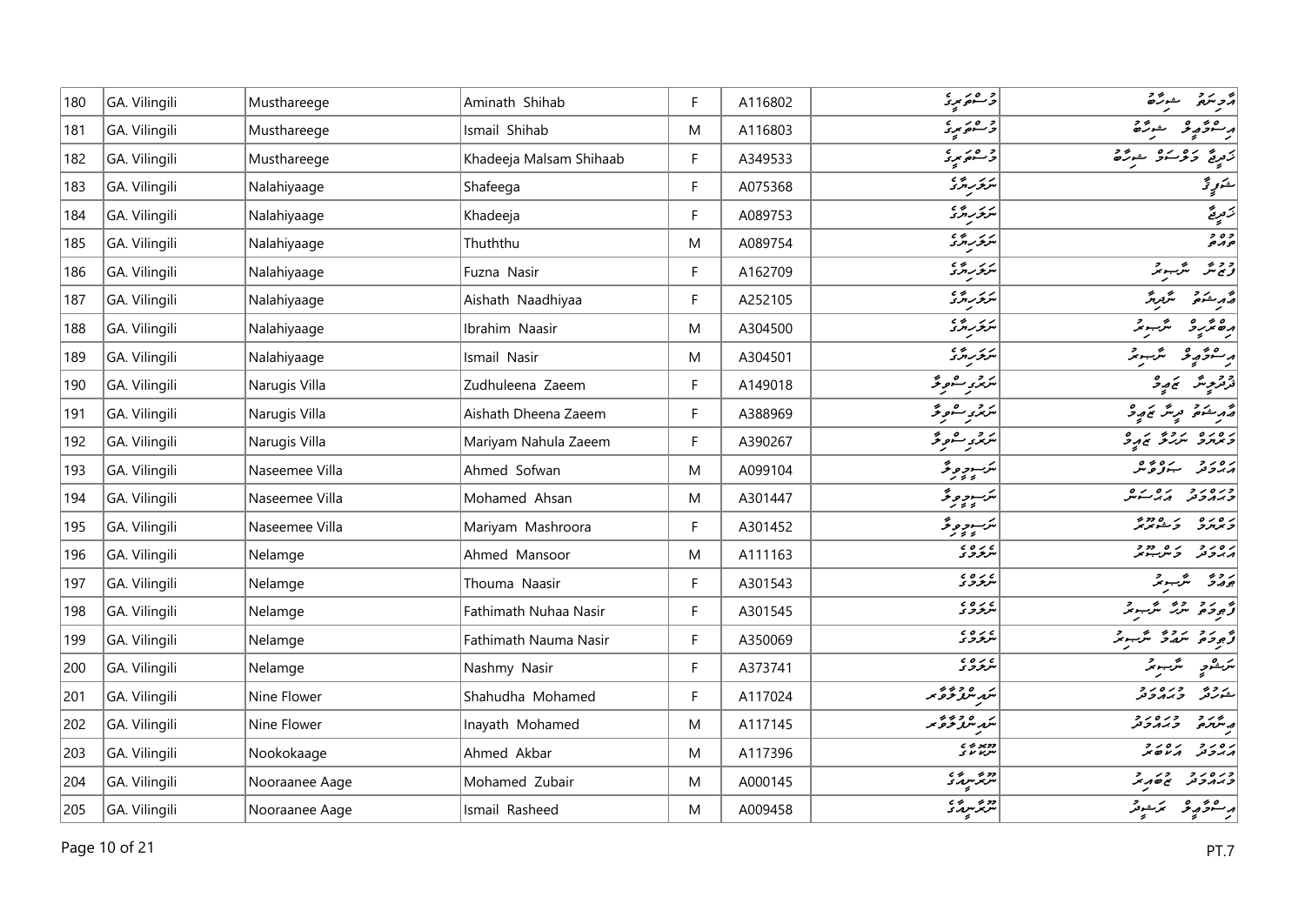| 206 | GA. Vilingili | Nooraanee Aage | Mohamed Jameel                  | M  | A080836 | دو په په په<br>سرپرسرد <sub>په</sub>       | دبره بر دبر تو تو تو         |
|-----|---------------|----------------|---------------------------------|----|---------|--------------------------------------------|------------------------------|
| 207 | GA. Vilingili | Nooraanee Aage | Mohamed Zayan Zubair            | M  | A350037 | دو پر پرې<br>سرچرسوړۍ                      | כנסג כ גם פי כל              |
| 208 | GA. Vilingili | Nooraaneege    | Shareef                         | M  | A060088 | دو پر په<br>سرپرسرچ                        | ڪ مور ژ<br>پ                 |
| 209 | GA. Vilingili | Nooraaneege    | Reki Futhu                      | M  | A116752 | تر پڑ ہیں؟                                 | بزىرود                       |
| 210 | GA. Vilingili | Noorumanzil    | Yoosuf Fuadh                    | M  | A137241 | ير پر بر عربي پر                           | دو وه<br>ترسو زړند           |
| 211 | GA. Vilingili | Raiyvilaage    | Tholath Rashaad                 | M  | A032333 | ره<br>مره و د د د                          | رەر دىر دەر                  |
| 212 | GA. Vilingili | Reegalge       | Ahmed Naeem                     | M  | A071408 | ىر ە دى<br>ئە                              | رەرو شھرى                    |
| 213 | GA. Vilingili | Riyaazu        | Mohamed Muaz Yasir              | M  | A057934 | بروج                                       | ورەر د دە د كرسېتى           |
| 214 | GA. Vilingili | Roazin Villa   | Ahmed Haneef                    | M  | A077874 | ە<br>ئىرىب <sub>و</sub> ش <sub>ىرى</sub> ر | أرور و برسي                  |
| 215 | GA. Vilingili | Roazin Villa   | Ibrahim Haneef                  | M  | A113276 | ترىبو شرىر قە                              | رەتزىر ئىبر                  |
| 216 | GA. Vilingili | Rose Mead      | Rauhath Moosa                   | M  | A117007 | 0 ه ج ح و ۹<br>مربع ح و ۹                  | برور و دورم                  |
| 217 | GA. Vilingili | Rose Mead      | Aneega Moosa                    | F  | A117008 | 0 ه.<br>  مربع ح <sub>و</sub> ي            | كاسريح وحرث                  |
| 218 | GA. Vilingili | Rose Mead      | Fathimath Dheena Faisal         | F. | A304230 | 0 ه.<br>  مربع ح <sub>و</sub> ي            | ۋە ئەق بېرىگ ئەربىدۇ         |
| 219 | GA. Vilingili | Rose Mead      | Aishath Dheema Faisal           | F  | A327568 | 0 ه ه ح<br>مربع ح <sub>و</sub> ء           | أثار مشكرة المردح وكراجين    |
| 220 | GA. Vilingili | Saimaage       | Rameez Ismail                   | M  | A072528 | ستهردنى                                    | برَجٍ جَمْ رِ مُتَوَفِّرٍ وَ |
| 221 | GA. Vilingili | Savaa          | Ismail Shafeeg                  | M  | A104791 | سەۋ                                        | ر جۇرگى جەرپى                |
| 222 | GA. Vilingili | Savaa          | Visham Shafeeg                  | M  | A123950 | سەۋ                                        | ويشكى الشكورة                |
| 223 | GA. Vilingili | Savaa          | Ibrahim Shafeeq                 | M  | A261572 | ستهر                                       | ەرھەتمەر 2<br>س<br>ڪو تو تو  |
| 224 | GA. Vilingili | Savaa          | Abdulla Shafeeq                 | M  | A307198 | سەۋ                                        | رە دالله شورتم               |
| 225 | GA. Vilingili | Season Villa   | Aishath Thakhkhaanu             | F  | A072827 | سەسەھرى <del>د</del><br>ئ                  | ړ د ده د د د ک               |
| 226 | GA. Vilingili | Seenaa         | Hassan Habeeb                   | M  | A043087 | سىپىتر                                     | $rac{2}{2}$                  |
| 227 | GA. Vilingili | Seenaa         | Mohamed Yaamin Hassan<br>Habeeb | M  | A163269 | اسویٹر<br>ع                                |                              |
| 228 | GA. Vilingili | Seenaa         | Fathmath Yamna Hassan           | F  | A302820 | سىپىتر                                     | و دو ده و رکند               |
| 229 | GA. Vilingili | Seenaa         | Ahmed Yafiu Hassan Habeeb       | M  | A302821 | سەپىگە<br>ئە                               | גפנק תונה גבות גם כ          |
| 230 | GA. Vilingili | Seenaa         | Aminath Yamaani Hassan          | F  | A302824 | سوپٽر                                      | أأتجا يترة الرواسي براكاش    |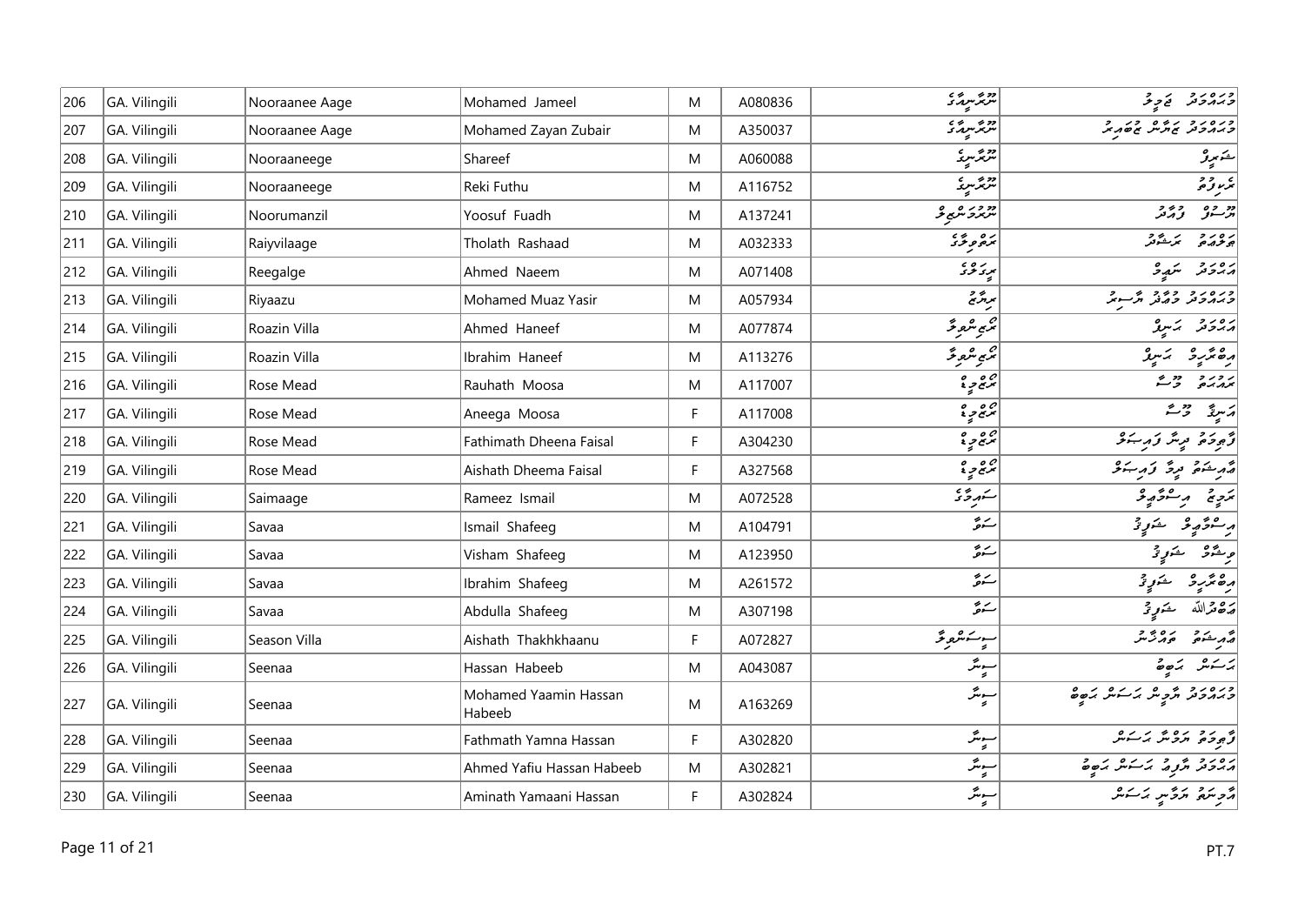| 231 | GA. Vilingili | Seveenaa         | Ali Shareef             | M         | A092112 | ڪ <sub>ھو</sub> مئر                                | ړې خوړ و                                            |
|-----|---------------|------------------|-------------------------|-----------|---------|----------------------------------------------------|-----------------------------------------------------|
| 232 | GA. Vilingili | Seveenaa         | Ahmed Shareef           | M         | A128635 | ء<br>سنو <sub>ء</sub> ِ مٿر                        | رەرو ئىيرو<br>مەروىر ئىيمبرو                        |
| 233 | GA. Vilingili | Shaadhee Villa   | Ahmed Ziyadh Mohamed    | M         | A058958 | ىشەد <sub>ى</sub> رىدۇ.<br>ئەس                     | גם גב היו כגם גב<br>ג'ג'כנק היולנק כג'ורניק         |
| 234 | GA. Vilingili | Shaadhee Villa   | Mohamed Saadhaath       | M         | A094032 | ىشەد <sub>ى</sub> رىدۇ.<br>ئىقتىم                  | وره رو د دود<br>وبربرونر سنتر <sub>مو</sub>         |
| 235 | GA. Vilingili | Shaadhee Villa   | Nasheed Mohamed         | M         | A128409 | ىشەرەتى<br>مەسىر                                   | س شوتر وره د و د                                    |
| 236 | GA. Vilingili | Shaadhee Villa   | Muamilath Mohamed       | F         | A150530 | ىشەرەتۇ<br>ئ                                       | و در دره دره.<br>درگرفتر درگردند                    |
| 237 | GA. Vilingili | Shaadhee Villa   | Dhonbeefaan             | F         | A283950 | ىشەرەپ<br>ئ                                        | بر <sub>م</sub> ر <sub>م</sub> و ژىتر               |
| 238 | GA. Vilingili | Shaadhee Villa   | Wajeeha Mohamed         | F         | A303790 | ىشەدەرەتى<br>ئ                                     | وي دره دره                                          |
| 239 | GA. Vilingili | Shaadhee Villa   | Nasrulla Fathee         | ${\sf M}$ | A303799 | ىشەر <sub>ى</sub> رىگە<br>ئەم                      | ىتربە چراللە     ترەپ                               |
| 240 | GA. Vilingili | Shaadhee Villa   | Manaal Saadhaath        | F         | A339893 | ىشەد <sub>ى</sub> رىدۇ.<br>ئىقتىم                  | ژ شرو گرورو                                         |
| 241 | GA. Vilingili | Shaadhee Villa   | Aishath Mohamed         | F         | A357372 | ئەھمەتە ئەر<br>ئەسىر                               | ه دره دره در د                                      |
| 242 | GA. Vilingili | Shabnam          | Shabana Moosa           | F         | A111936 | شەھ سرچ                                            | شۇمىر جەڭ                                           |
| 243 | GA. Vilingili | Shaheemee Manzil | Sheeza Ahmed            | F         | A062443 | ىش <i>ر چ</i> ېر ئىرىمو ئى                         |                                                     |
| 244 | GA. Vilingili | Shaheemee Manzil | Shaazulla Ahmed         | ${\sf M}$ | A265057 | ىش <i>ر چ</i> ېر ئىرىمى ئى                         | يحوثرالله وبردور                                    |
| 245 | GA. Vilingili | Shaheemee Manzil | Fathmath Ahmed          | F         | A302875 | ىشرىر ئەنگىرى<br>سىمپىيە                           | و د د ده د د                                        |
| 246 | GA. Vilingili | Shaheemee Manzil | Mohamed Maaish Musthafa | ${\sf M}$ | A330450 | ىشرىر ئەش <sub>ىم</sub> ۋ                          | ورەر د پر دە دەرپر<br>دىدرونر ۋړىش ۋىبدوژ           |
| 247 | GA. Vilingili | Sheesha          | Mohamed Shihab          | M         | A036778 | ا جو چي<br>ان                                      | وره د و شوره                                        |
| 248 | GA. Vilingili | Siriyaazuge      | Ismail Naashiu Nasir    | M         | A341429 | اسىيەدىكى<br>كەنبەرگى تە                           | ر موقوع مگرمان مگرسوند                              |
| 249 | GA. Vilingili | Siriyaazuge      | Aminath Raaniya Nasir   | F         | A357134 | اسىمەدى ئى                                         | أأدمتهم لأميلأ الراجد                               |
| 250 | GA. Vilingili | Sosun Mead       | Abdulla Rashad          | M         | A089750 | $\sqrt[2]{\frac{1}{2} \sum_{i=1}^{n} \frac{1}{i}}$ | رَة قرالله يَرْشُونَر                               |
| 251 | GA. Vilingili | Sosun Mead       | Shimza Rashaad          | F         | A113510 | <u>م م</u> مكرمر <sub>و</sub> ء                    | شووج كرشكاتر                                        |
| 252 | GA. Vilingili | Sosun Mead       | Fathmath Shibana Rashad | F         | A304195 | جريمور                                             | ژٌودَهُ شرهٌ شَرَ سَرَشُورَ                         |
| 253 | GA. Vilingili | Sosunge          | Abdul Latheef Ali       | ${\sf M}$ | A056238 | <u>م</u> مەسىرى                                    |                                                     |
| 254 | GA. Vilingili | Sosunge          | Ali Nasir               | ${\sf M}$ | A106465 | <u>م</u> مەسىرى                                    | ارسم میں مقرر<br>مسیحہ مقرر مقرر<br>مسیحہ مقرر مقرر |
| 255 | GA. Vilingili | Thadiraiymaage   | Athif Abbas             | M         | A065546 | <br>  تو بره وي                                    | 250/<br>وتجوفر                                      |
| 256 | GA. Vilingili | Thadiraiymaage   | Azeef Abbas             | ${\sf M}$ | A094181 | ر بره و ،<br>مو برمونه د                           | ړې په ده په                                         |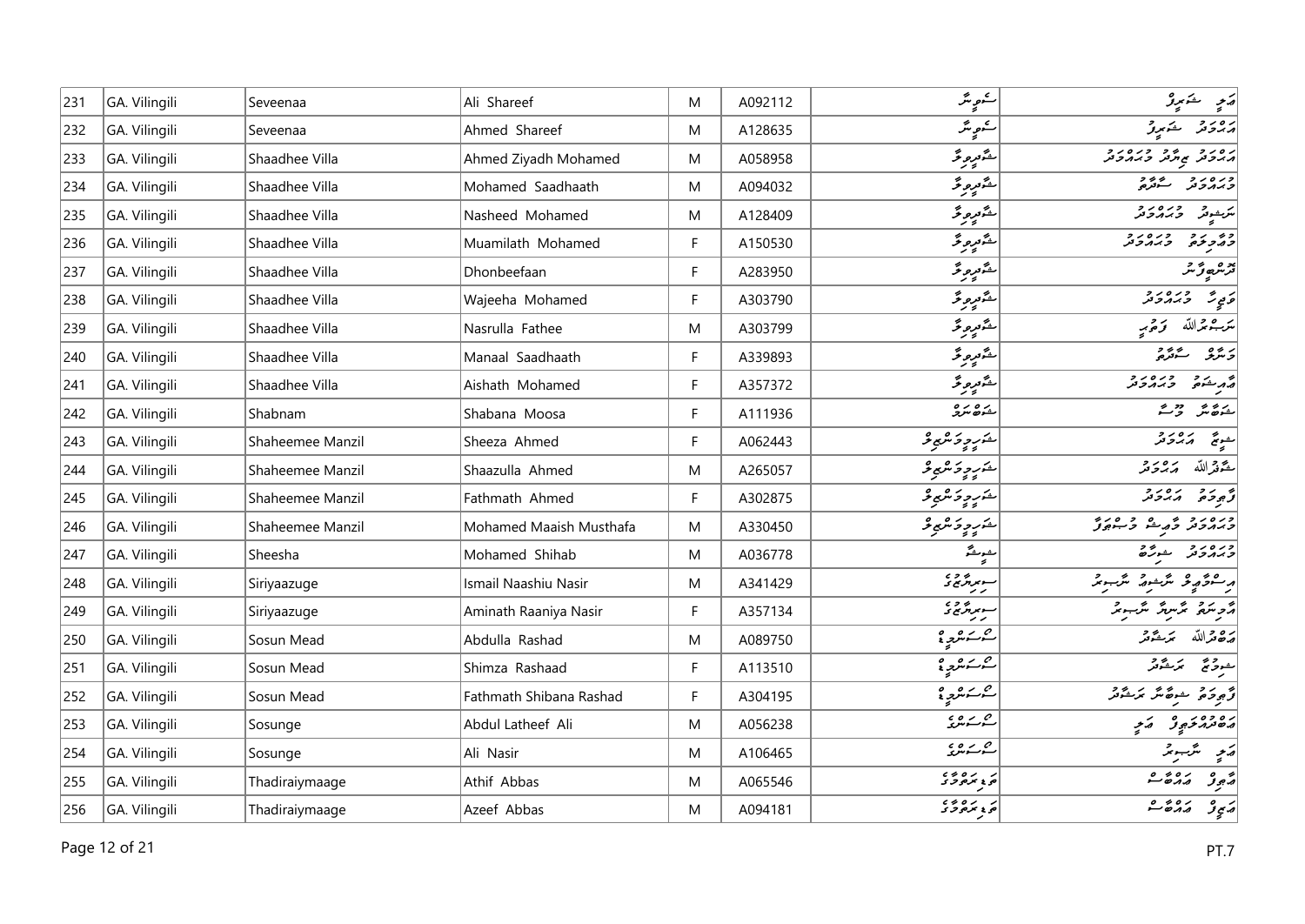| 257 | GA. Vilingili | Thadiraiymaage   | Ahmed Abbas                   | M           | A302829 | ر به ره و ،<br>مونتر ده د د                    | גפנק גפי פ                            |
|-----|---------------|------------------|-------------------------------|-------------|---------|------------------------------------------------|---------------------------------------|
| 258 | GA. Vilingili | Thadiraiymaage   | Mohamed Armeez                | M           | A302830 | ر ره و د<br>می ترمی                            | כממכנק הזקים                          |
| 259 | GA. Vilingili | Thinadhooge      | Fathimath Amna Abdulla        | F           | A357363 | ر دو ء<br>ج سرگری                              | و برد بره بره درالله                  |
| 260 | GA. Vilingili | Tip tee House    | Mohamed Meezan                | M           | A089769 | <br>  ع <sub>ر</sub> قر عرضه مرکز مش           | ورەر ئەچەر                            |
| 261 | GA. Vilingili | Tip tee House    | Milma Fikuree                 | F           | A116824 | <br>  ع <sub>ا</sub> رٌ عِيدَ م <sup>ه</sup>   | د ده وړنم                             |
| 262 | GA. Vilingili | Tip tee House    | Ali Fikree                    | M           | A302529 | ە ئۇ ھەر ئەھ                                   | ړې ورامړ                              |
| 263 | GA. Vilingili | Tip tee House    | Aishath Aalima Fikuree        | $\mathsf F$ | A302530 | ە ئ <sub>ۇ ت</sub> ورىر م                      | ورشتم ومجرد ولابر                     |
| 264 | GA. Vilingili | Vaadhee Aage     | Fathmath Muna                 | F           | A117106 | ه دره د<br>وګرد د                              | توجوجو ويثر                           |
| 265 | GA. Vilingili | Vaadhee Aage     | Rifath Rasheed                | F           | A117107 | ۇ م <sub>و</sub> رگى<br>ق <sub>ى</sub> مەرگە ئ | برؤكدة كمحمشوش                        |
| 266 | GA. Vilingili | Vaadhee Aage     | Razzaan Rasheed               | M           | A306826 | ه مورد د<br>د وړه د                            | بره پر مر <sub>شو</sub> تر<br>مردم مر |
| 267 | GA. Vilingili | Vaadhee Aage     | Rafil Rasheed                 | M           | A357167 | و دره د<br>د وره د                             | نگرونژ نمکسونگر                       |
| 268 | GA. Vilingili | Vaadheege        | Ahmed Mueed                   | M           | A070764 | ۇ<br>ق <sub>ەت</sub> رى                        | ره رو و د<br>مدرکر و دیگر             |
| 269 | GA. Vilingili | Vaadheege        | Ahmed Maahil Mueed            | M           | A340305 | ۇ<br>ق <sub>ەتتىپ</sub> ى                      | גפגב קציב בקיב                        |
| 270 | GA. Vilingili | Vaarey Villa     | Fathimath Shazma Hassan Hilmy | $\mathsf F$ | A092098 | ۇئەرگە                                         | ژودۇ خۇڭ ئەسەر باۋې                   |
| 271 | GA. Vilingili | Vaarey Villa     | Ahmed Hilmy                   | M           | A092117 | ە بى<br>قەبىر <i>م</i> وق                      | أرور ويحمح                            |
| 272 | GA. Vilingili | Vaarey Villa     | Aishath Maleesha              | F           | A306775 | و پر<br>د تر <sub>حر</sub> ژ                   | وأرشكم وكمحيث                         |
| 273 | GA. Vilingili | Vasmeerumaa Aage | Mohamed Nasheed               | M           | A064739 | ر م پروژي                                      | ورەرو ش تر                            |
| 274 | GA. Vilingili | Vasmeerumaage    | Nihad Mohamed                 | M           | A050008 | ر مشر پر دی<br>مشر پر دی                       | سرچار دره در د                        |
| 275 | GA. Vilingili | Vasmeerumaage    | Rameez Hassan                 | M           | A066071 | ر ص <sub>و</sub> پروی                          | ترىپ ئەسەم                            |
| 276 | GA. Vilingili | Velidhooge       | Nabeel Ahmed                  | M           | A113703 | ء ودوء<br>حرفری                                | بتهوفر متحفر                          |
| 277 | GA. Vilingili | Velidhooge       | Ali Ahmed                     | M           | A302606 | ه وده<br>د عرفری                               | أوسم المردور                          |
| 278 | GA. Vilingili | Velidhooge       | Mihuna Ahmed                  | F           | A302607 | ء ودء<br>حرفر <sub>ک</sub>                     | ورحمش أكده وحافر                      |
| 279 | GA. Vilingili | Velidhooge       | Mohamed Hisham Ahmed          | M           | A404116 | ه وده<br>د موترد                               | ورەرو رىشى رەرو                       |
| 280 | GA. Vilingili | Villa De Sosun   | Hamza Waheed                  | M           | A091973 | ا <sub>عوقته و</sub> شريئه شد                  | پرویج کا پروگر                        |
| 281 | GA. Vilingili | Villa De Sosun   | Ahmed Shaheed                 | M           | A116989 | <sub>جوڭنج</sub> و شەسە ئىر                    | رەرو شەرىر                            |
| 282 | GA. Vilingili | Villa De Sosun   | Amjad Waheed                  | M           | A153221 | ا <sub>ھوق</sub> ح ويڪ ڪيشر                    | رەر ئەرگە                             |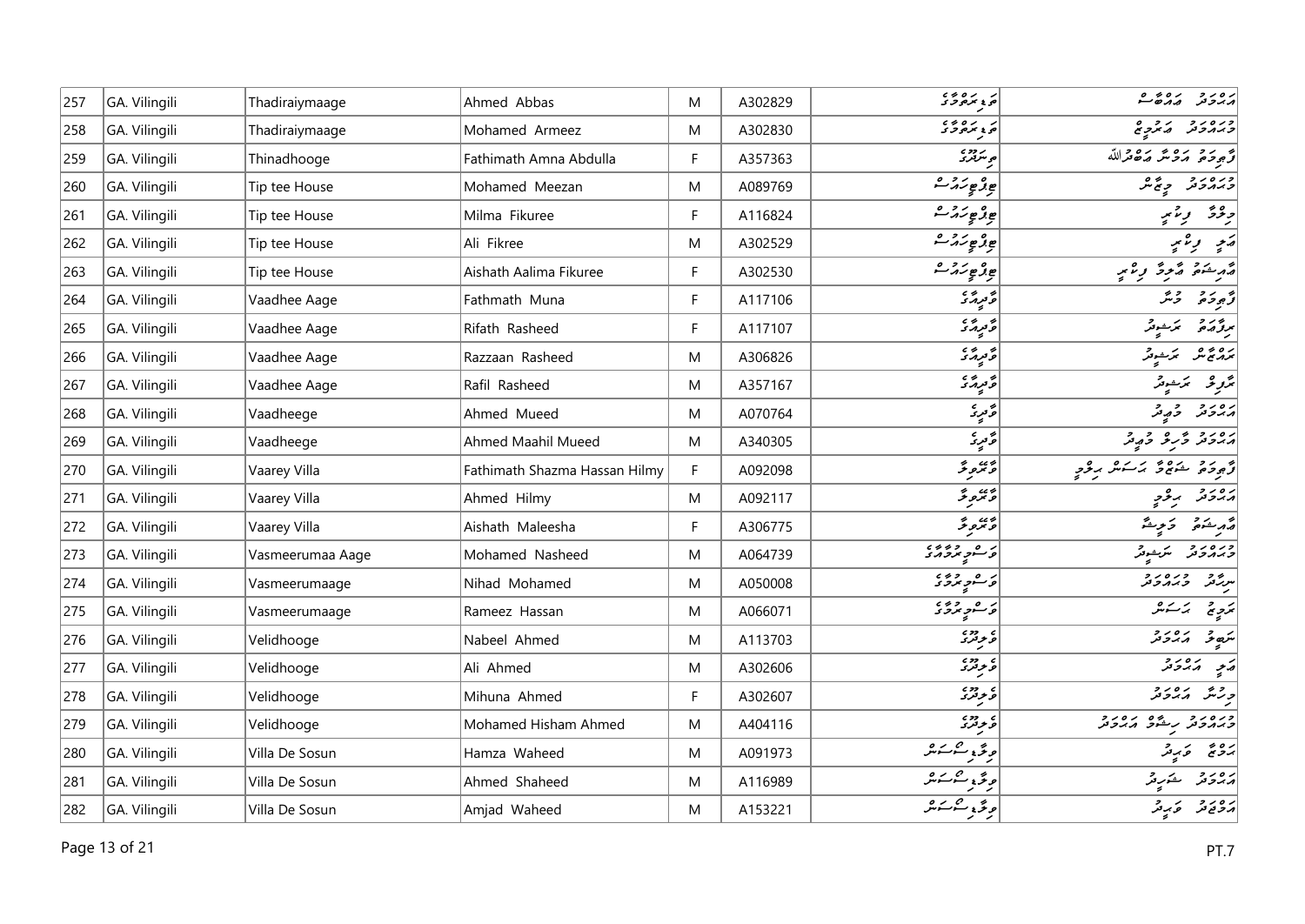| 283 | GA. Vilingili | Violet Aage         | Ahmed Shakir          | M  | A058961 | $\begin{array}{c} 1 & 0 & 0 \\ 0 & 0 & 0 \\ 0 & 0 & 0 \end{array}$ | پر ۱۵ ر و                                          |
|-----|---------------|---------------------|-----------------------|----|---------|--------------------------------------------------------------------|----------------------------------------------------|
| 284 | GA. Vilingili | Violet Aage         | Fathuhiyya Shakir     | F  | A116883 | $\begin{array}{c} 1 & 0 & 0 \\ 0 & 0 & 0 \\ 0 & 0 & 0 \end{array}$ | ر د په هغه<br>نومورمر<br>شەر بەر                   |
| 285 | GA. Vilingili | Violet Aage         | Ibrahim Shakir        | M  | A153217 | 6906<br>ومرقرح مرى                                                 | رە ئۈرۈ<br>شەرىد                                   |
| 286 | GA. Vilingili | Violet Villa        | Mohamed Mafthooh      | M  | A303843 | ر د د ۱۶ و گ                                                       | و ر ه ر و<br>تر پر ژ تر<br>,,,,<br>- حر تو بر      |
| 287 | GA. Vilingili | Violet Villa        | Ismail Mirah          | M  | A361389 | ر د و ه ه و <del>گ</del> ر                                         | پر ے بڑ پر بحر<br>وبزبر                            |
| 288 | GA. Vilingili | <b>Yellow House</b> | Ahmed Moosa           | M  | A117144 | ، <i>می ب</i> ر حر ه<br>مرمو <i>ت</i> ر پر                         | پر 9 پر و<br>  پر پر <del>و</del> تر<br>ست مشتر می |
| 289 | GA. Vilingili | Yellow House        | Aminath Jeehana Moosa | F. | A304124 | ، <i>ہی ر</i> ج ہے<br>مرمز پر پ                                    | أأدوسه ويدارج وحسة                                 |
| 290 | GA. Vilingili | <b>Yellow House</b> | Fathmath Jeena        | F  | A304125 | ، <i>ہی ر</i> ج ہے<br>مرمز پر پ                                    | وَجوحَاصِ مِی سَّ                                  |
| 291 | GA. Vilingili | Yellow House        | Mariyam Zeena Moosa   | F. | A357169 | ، <i>ہی ر</i> ج ے<br>مرمز پر پ                                     | د وړه نم پر د ح                                    |
| 292 | GA. Vilingili | Zamaaneege          | Mohamed Raulath       | M  | A082646 | ئے جَّ سر ئی                                                       | כנים ניכין ביריק<br>הממידי המי                     |
| 293 | GA. Vilingili | Zamaaneege          | Shamheel Saeed        | M  | A116761 | ئے جَّ سرچ                                                         | ے وگر و کے میرانس                                  |
| 294 | GA. Vilingili | Ziyaaraiydhoshuge   | Aishath Azeema        | F  | A072820 | 0,0000<br>ہے پر بریز قرمزی                                         | أقدم شكافه الأمجاف                                 |
| 295 | GA. Vilingili | Ziyaaraiydhoshuge   | Sakeena               | F  | A116708 | پر بر ه پر و بر<br>بح تر برج تر سر پر                              | سەر بىگە                                           |
| 296 | GA. Vilingili | Ziyaaraiydhoshuge   | Ahmed Shaneez         | M  | A116710 | پر بر ه پر و بر<br>بح تر برج تر سر پر                              | پر و تر<br>شەكىرى بىر                              |
| 297 | GA. Vilingili | Ziyaaraiydhoshuge   | Aminath Shifana       | F. | A116712 | پر بر ه پر و بر<br>بح تر برج تر سر پر                              | پر د سرچ<br>شەرگەنگر                               |
| 298 | GA. Vilingili | Ziyaaraiydhoshuge   | Mohamed Safooh Zaki   | M  | A406338 | پر بر ه پر و بر<br>بح تر برج تر سر پر                              | وره رو وروه مرد م                                  |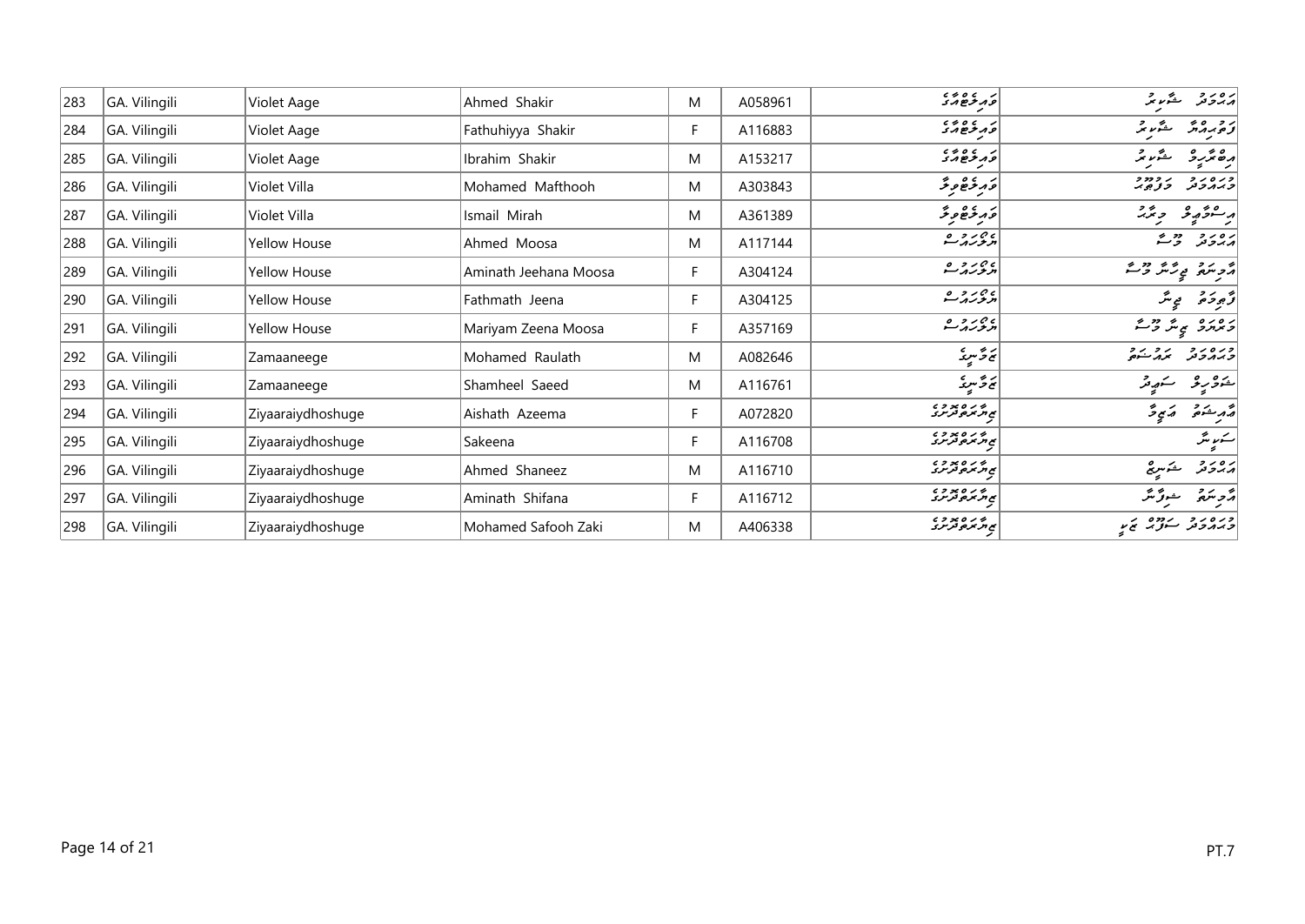## *w7qAn8m?sCw7mRo>u;wEw7mRw;sBo<*

| ' مرمر | 'يئرىثر: |
|--------|----------|
|        |          |
|        |          |
|        |          |

## *w7q9r@w7m>sCw7qHtFoFw7s;mAm=q7w7qHtFoFw7s;*

| ىر تە | $\mathcal{O} \times$<br>$\sim$ | $\sim$<br>. . | لترنثر |
|-------|--------------------------------|---------------|--------|
|       |                                |               |        |
|       |                                |               |        |
|       |                                |               |        |

| انترنثر: | $^{\circ}$ | يبرهر | $^{\circ}$<br>سرسر |
|----------|------------|-------|--------------------|
|          |            |       |                    |
|          |            |       |                    |
|          |            |       |                    |

| ىرتىر: | 。<br>سر سر | .,<br>مرسر |
|--------|------------|------------|
|        |            |            |
|        |            |            |
|        |            |            |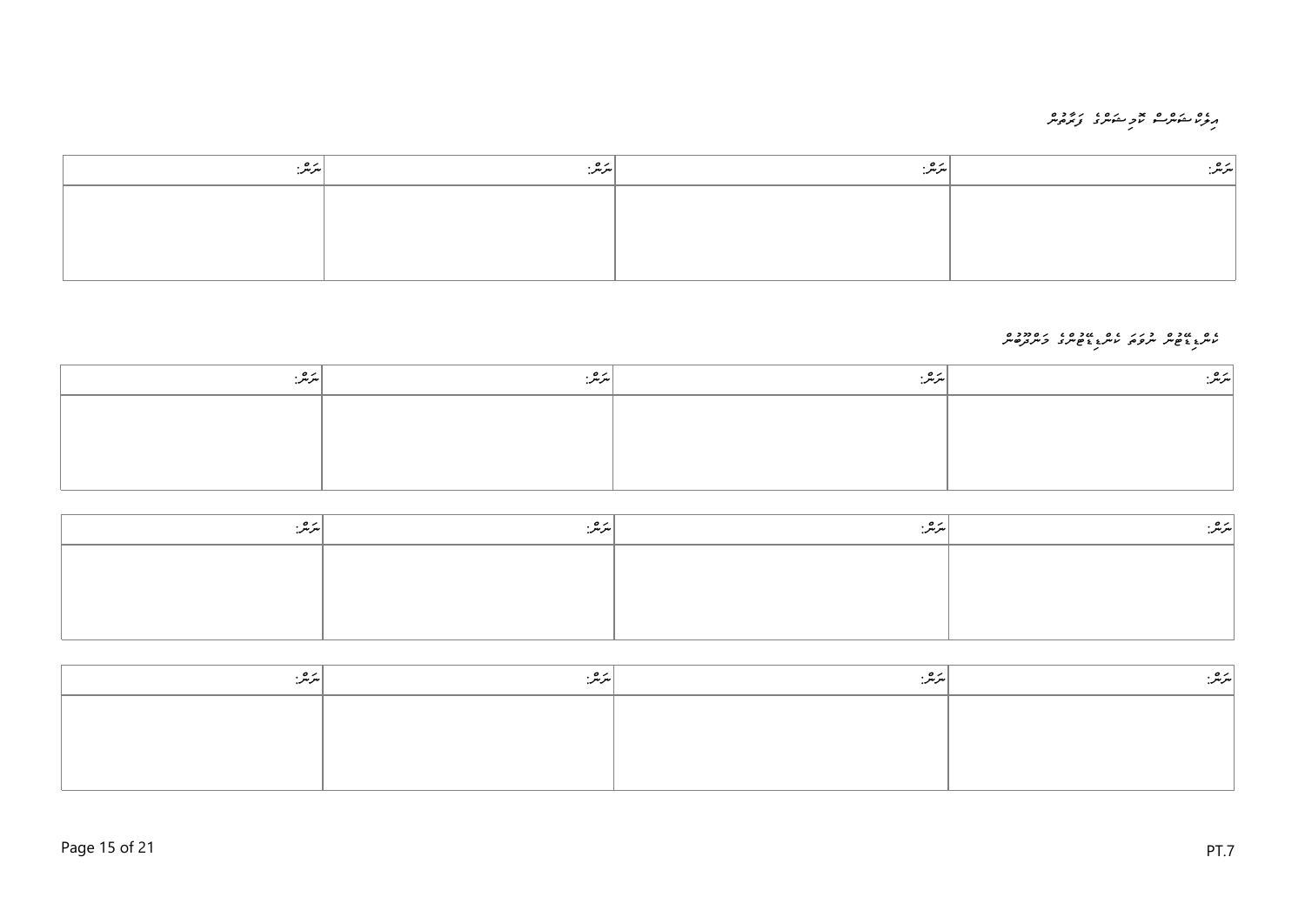| يره. | ο. | ا ير ه |  |
|------|----|--------|--|
|      |    |        |  |
|      |    |        |  |
|      |    |        |  |

| <sup>.</sup> سرسر. |  |
|--------------------|--|
|                    |  |
|                    |  |
|                    |  |

| ىئرىتر. | $\sim$ | ا بر هه. | لىرىش |
|---------|--------|----------|-------|
|         |        |          |       |
|         |        |          |       |
|         |        |          |       |

| 。<br>مرس. | $\overline{\phantom{a}}$<br>مر مىر | ىرىر |
|-----------|------------------------------------|------|
|           |                                    |      |
|           |                                    |      |
|           |                                    |      |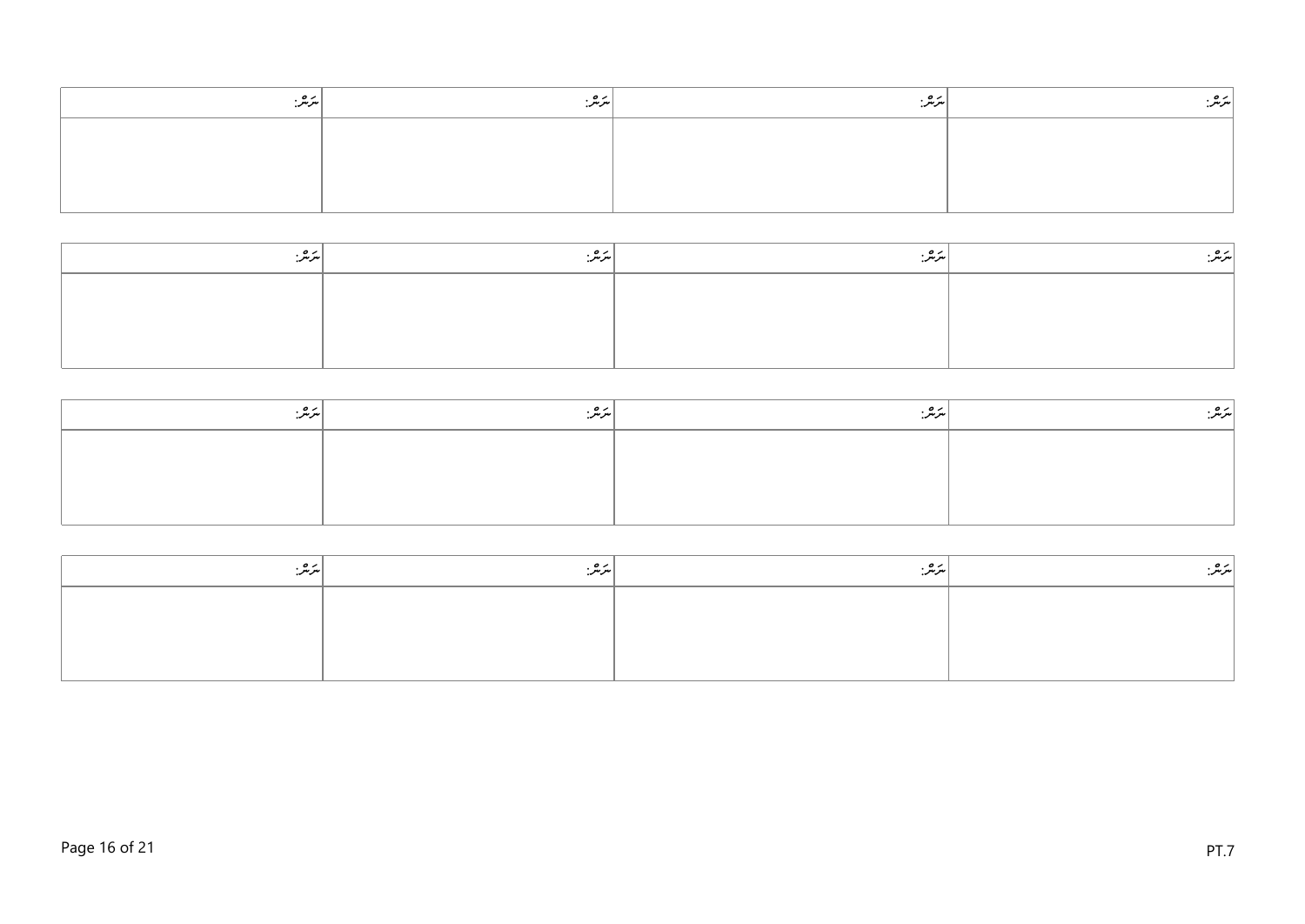| ير هو . | $\overline{\phantom{a}}$ | يرمر | اير هنه. |
|---------|--------------------------|------|----------|
|         |                          |      |          |
|         |                          |      |          |
|         |                          |      |          |

| ىر تىر: | $\circ$ $\sim$<br>" سرسر . | يترمير | o . |
|---------|----------------------------|--------|-----|
|         |                            |        |     |
|         |                            |        |     |
|         |                            |        |     |

| 'تترنثر: | ر ه |  |
|----------|-----|--|
|          |     |  |
|          |     |  |
|          |     |  |

|  | . ه |
|--|-----|
|  |     |
|  |     |
|  |     |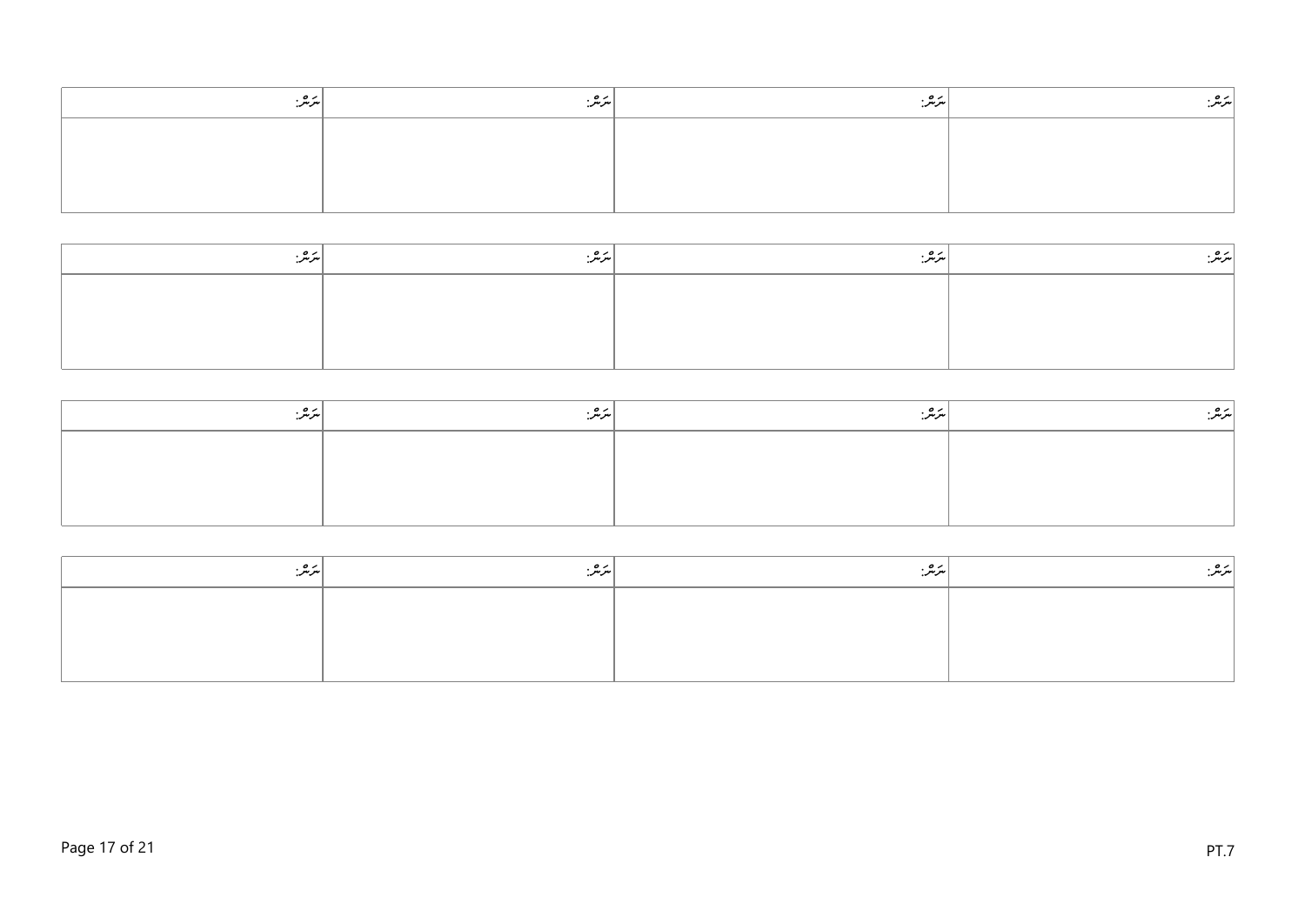| ير هو . | $\overline{\phantom{a}}$ | يرمر | اير هنه. |
|---------|--------------------------|------|----------|
|         |                          |      |          |
|         |                          |      |          |
|         |                          |      |          |

| ىر تىر: | $\circ$ $\sim$<br>" سرسر . | يترمير | o . |
|---------|----------------------------|--------|-----|
|         |                            |        |     |
|         |                            |        |     |
|         |                            |        |     |

| 'تترنثر: | ر ه |  |
|----------|-----|--|
|          |     |  |
|          |     |  |
|          |     |  |

|  | . ه |
|--|-----|
|  |     |
|  |     |
|  |     |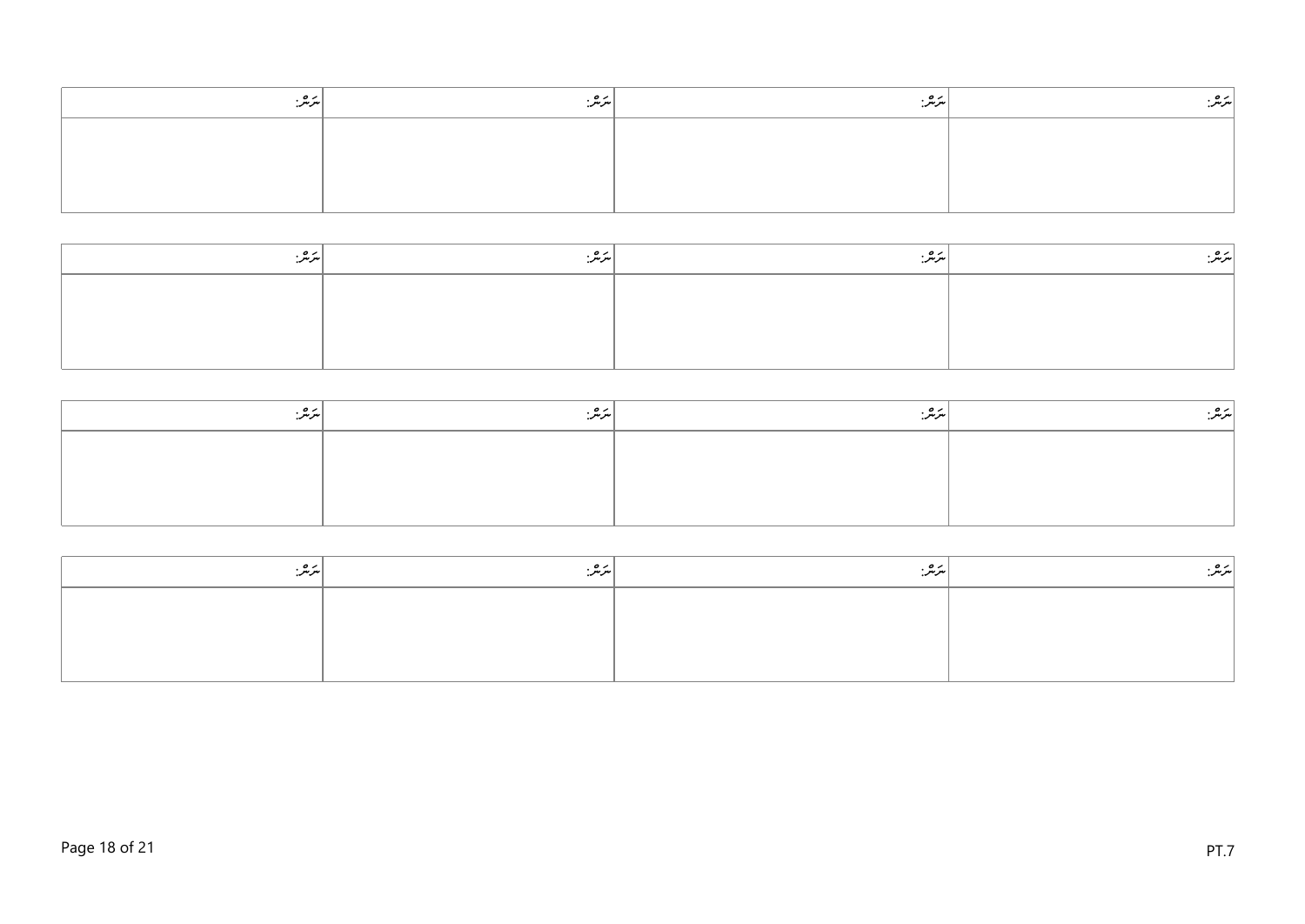| $\cdot$ | 。 | $\frac{\circ}{\cdot}$ | $\sim$<br>سرسر |
|---------|---|-----------------------|----------------|
|         |   |                       |                |
|         |   |                       |                |
|         |   |                       |                |

| يريثن | ' سرسر . |  |
|-------|----------|--|
|       |          |  |
|       |          |  |
|       |          |  |

| بر ه | . ه | $\overline{\phantom{0}}$<br>سرسر |  |
|------|-----|----------------------------------|--|
|      |     |                                  |  |
|      |     |                                  |  |
|      |     |                                  |  |

| 。<br>. س | ىرىىر |  |
|----------|-------|--|
|          |       |  |
|          |       |  |
|          |       |  |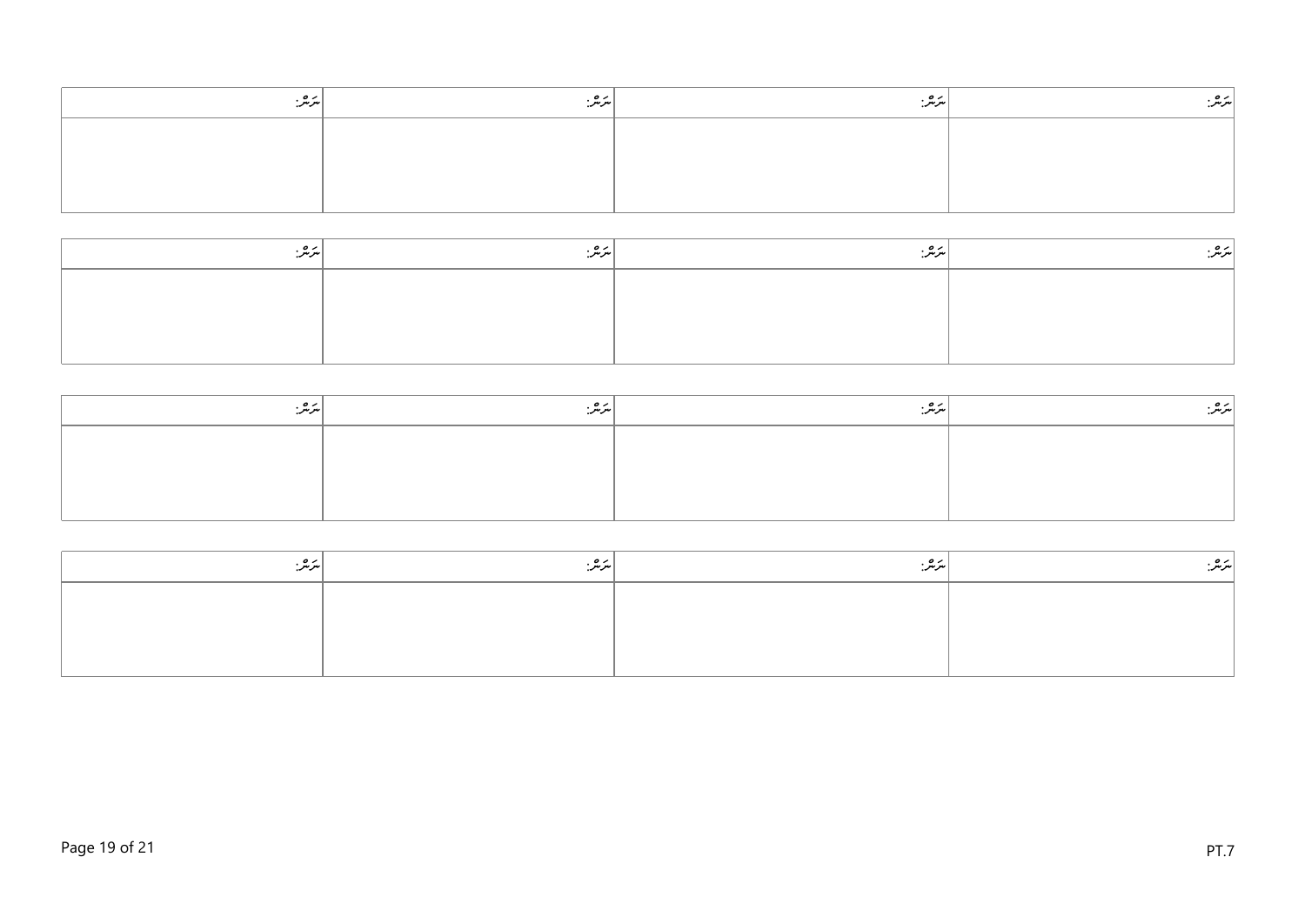| ير هو . | $\overline{\phantom{a}}$ | يرمر | اير هنه. |
|---------|--------------------------|------|----------|
|         |                          |      |          |
|         |                          |      |          |
|         |                          |      |          |

| ئىرتىر: | $\sim$<br>ا سرسر . | يئرمثر | o . |
|---------|--------------------|--------|-----|
|         |                    |        |     |
|         |                    |        |     |
|         |                    |        |     |

| 'تترنثر: | 。<br>,,,, |  |
|----------|-----------|--|
|          |           |  |
|          |           |  |
|          |           |  |

|  | . ه |
|--|-----|
|  |     |
|  |     |
|  |     |